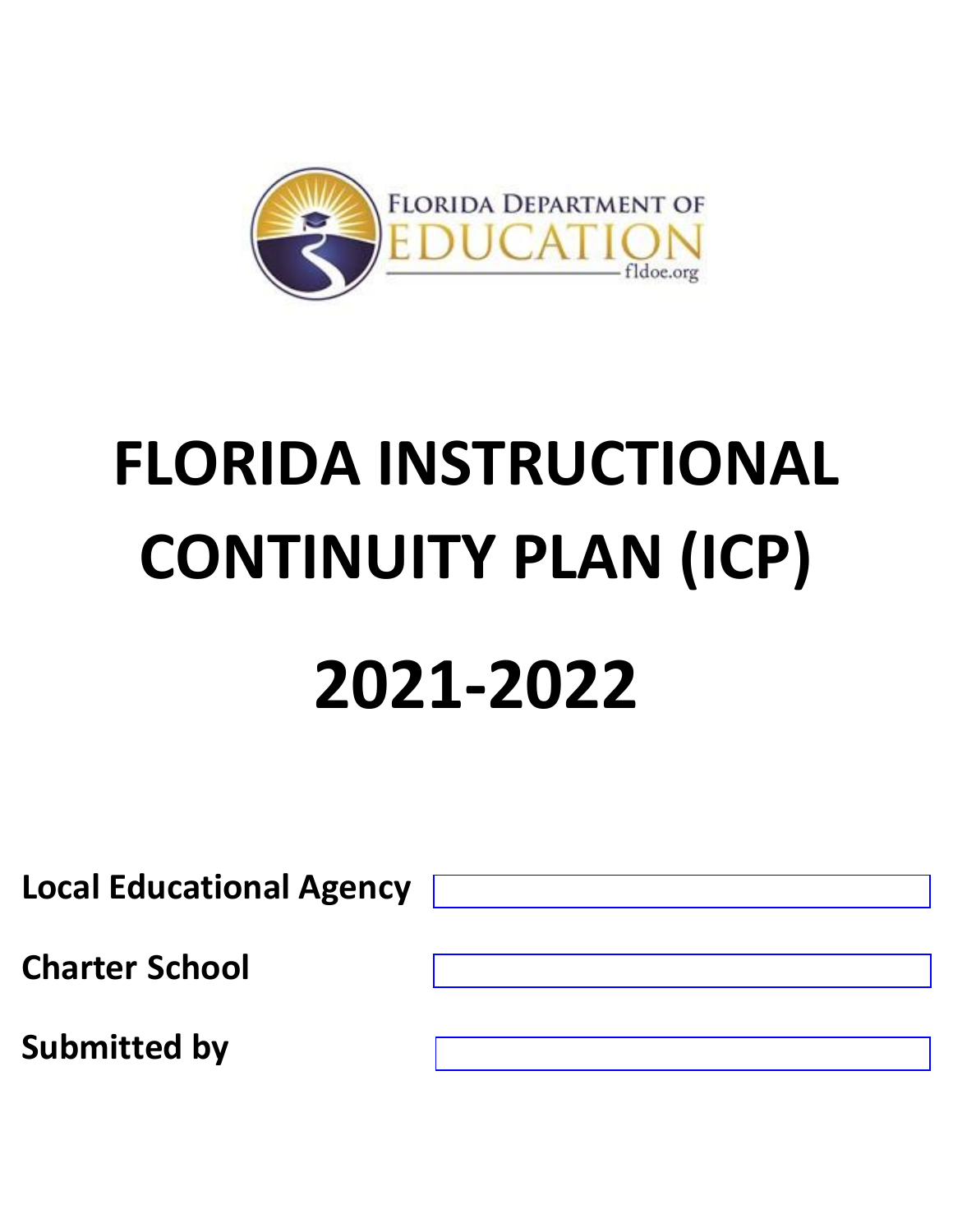The Florida Department of Education (FDOE) developed an Instructional Continuity Framework that consists of ten components outlined below, each of which has a series of development activities. These components will serve as guidance resources for each Florida Local Educational Agency (LEA) to developand refine their own Instructional Continuity Plan (ICP). LEAs and charter schools are encouraged to review the content in this portal and use it to support their ICP development. For questions about this information or the process of developing your ICP, please reach out to [instructionalcontinuityplan@fldoe.org.](mailto:instructionalcontinuityplan@fldoe.org)

#### **ICP Framework Components**

The graphic below illustrates ten ICP components, each of which falls under one of the four broader categories at the top of the graphic: Academics, Technology, Operations and Communications.



The ICP Guidance document provides an accompanying general description of each component and a checklist of items that should be represented in the ICP. This tool is provided to LEAs and charter schoolsto assist in designing and refining ICPs across the state of Florida.

For each component, LEAs and charter schools will create and insert their plan in the designated fields for the corresponding ICP components. LEAs and charter schools may also include supporting documents for each component if necessary.

LEAs and charter schools will use this document to create their plans and, upon completion, transfer the information to the ICP Portal between 9/24/21 and 9/30/21.

Charter School organizations who are not considered one of Florida's LEAs will use this ICP template to create and submit their plans to their LEA.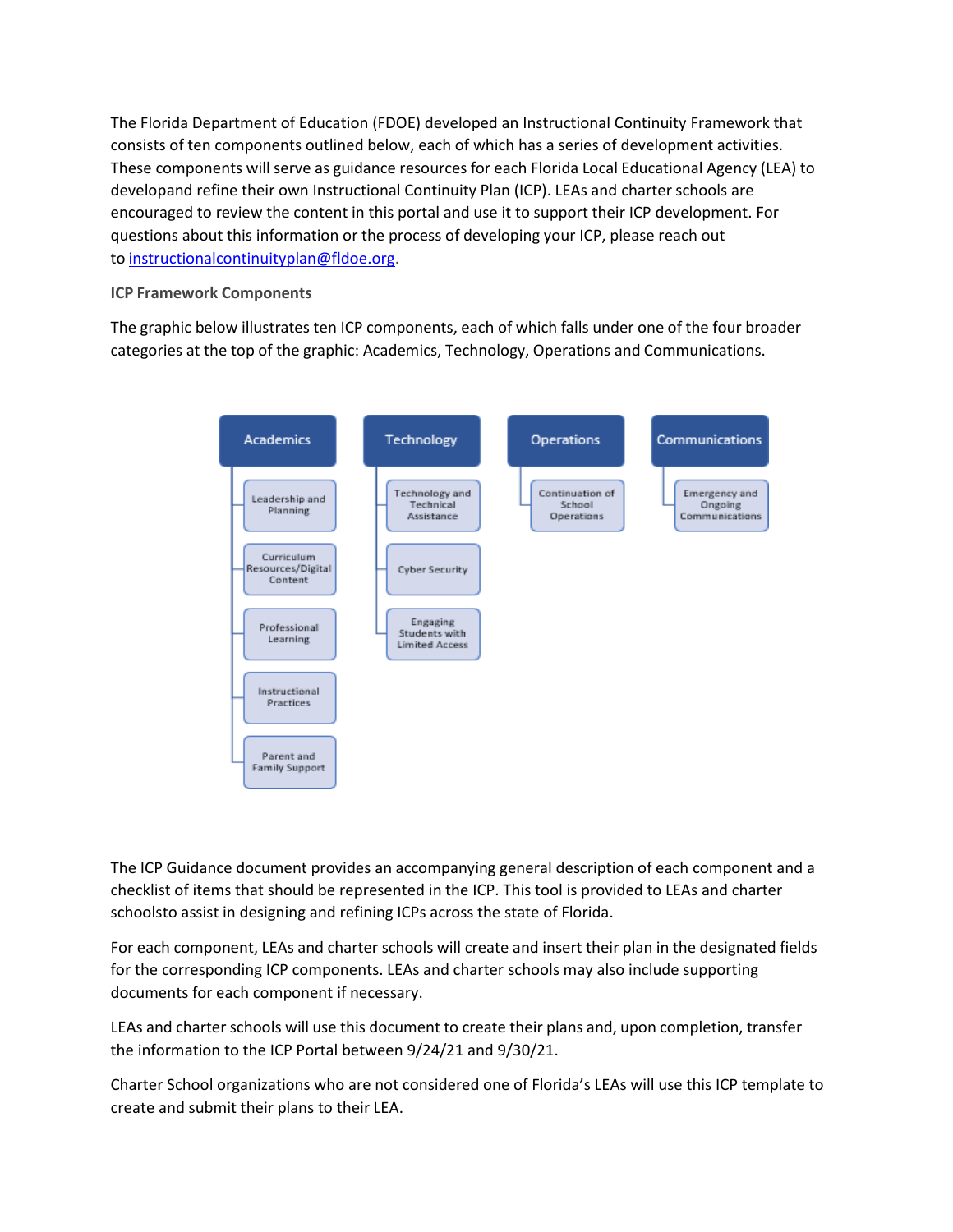# ACADEMICS

# Component 1: Leadership and Planning

The language in the ICP should: Specify LEA or charter school personnel who will serve on a crossfunctional planning team; Identify desired outcomes or goals of the ICP; Define the critical success factors (CSFs) that determine achievement of the ICP desired outcomes or goals; Develop the actionplans needed to address the CSFs, including the protocols and execution steps for the ICP; Develop aprocess for evaluating the effectiveness of the ICP.

#### **Specify LEA or charter school personnel who will serve on the cross-functional planning team.**

Nassau County School District's cross functional planning team will consist of the following personnel:

Mark Durham -Assistant Superintendent of Curriculum and Instruction Misty Mathis- Executive Director of Curriculum and Instruction Kari Burgess-Watkins- Director of Instructional Technology and Information Services Carissa Bass -Director of Technology Systems Tia Brown- Director of Professional Development Natasha Drake- Director of High Schools and Support Services Rhonda Devereaux- Director of K-8 Education

#### **Identify desired outcomes or goals of the ICP.**

Nassau County School District (NCSD) has developed a comprehensive Instructional Continuity Plan that outlines steps to support our students, teachers, schools, and community in the event of a disruption in learning. The 2021-2022 Instructional Continuity Plan (ICP) sets expectations relative to how students will continue receiving a quality education if traditional brick and mortar schooling is unavailable. Students will participate in daily online instruction, access instructional materials, perform educational activities, and complete formative and summative assessments to monitor student progress.

## **Define the critical success factors (CSFs) that determine achievement of the ICP desired outcomes or goals.**

The critical success factors that will determine achievement of the Nassau County School District's ICP desired outcomes or goals include the following:

- Identification of needed professional development and training for all NCSD teachers to ensure knowledge and effective navigation of Canvas (LMS) and Microsoft Teams.
- Provide planning time for teachers to effectively plan for online instruction.
- Provide technology devices/hot spots as needed for both teachers and students to engage in online learning.
- Ensure teacher understanding and execution of site-based expectations for online instruction.
- Ensure effective monitoring and evaluation of online instructional delivery best practices are conducted by site-based administrators.
- Ensure student understanding of district/school expectations for online learning.
- Ensure effective communication and regular correspondence with all stakeholders using Canvas (LMS), newsletters, email, Parentlink, Remind, postcards, district/school websites, etc.
- Ensure services will continue to be implemented and evaluated as needed for students with disabilities.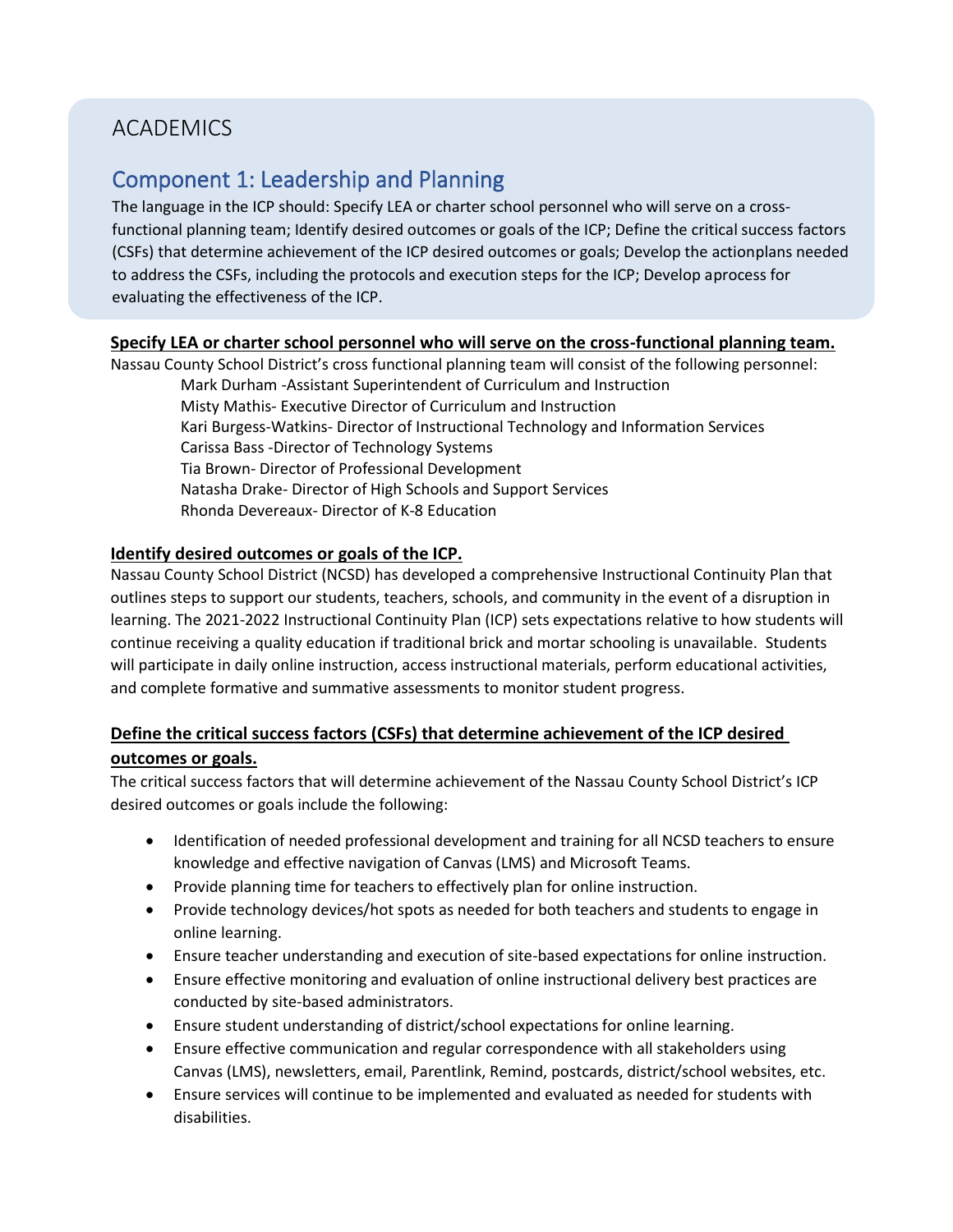- Ensure collaboration of all stakeholders if changes are needed for students with disabilities to continue to receive a free and appropriate public education.
- Provide interventions and/or other supports for students in the MTSS process.
- Require and monitor student attendance.
- Follow the National Institute of Standards and Technology (NIST) Cybersecurity Framework to reduce cyber risks to the district's technological infrastructure and data.
- Ensure Food & Nutrition Services (FNS) provide essential personnel to continue management of federal programs including business and finance operations, personnel management, school operations, and facility management.

## **Develop the action plans needed to address the CSFs, including the protocols and execution steps for the ICP.**

| <b>Critical Success Factor</b>          | <b>Action</b>                                                                                                                                               | <b>Person Responsible</b>                                                     |
|-----------------------------------------|-------------------------------------------------------------------------------------------------------------------------------------------------------------|-------------------------------------------------------------------------------|
|                                         |                                                                                                                                                             |                                                                               |
| <b>Professional Development</b>         | Survey teachers to identify teachers to evaluate<br>their online teaching experience and expertise.<br>Provide professional development and training        | Director of Professional<br>Development                                       |
|                                         | in Canvas (LMS) and Microsoft Teams.                                                                                                                        | Site-Based Administrator                                                      |
|                                         | Provide professional learning about best<br>practices for online teaching for educational<br>staff.                                                         |                                                                               |
| <b>Teacher Planning Time</b>            | Provide planning for educational staff to plan for<br>online instruction.                                                                                   | <b>Site-Based Administrator</b>                                               |
| <b>Technology Devices/Hot</b><br>Spots  | Provide technology devices/hot spots as needed<br>for students and educational staff                                                                        | Director of Technology<br>Systems                                             |
| Instruction                             | Provide expectations for delivery of online<br>instruction.<br>Monitor and evaluate online instructional<br>delivery.                                       | Site-Based Administrator                                                      |
|                                         | Provide district/school student learning<br>expectations for online learning.                                                                               | <b>Classroom Teacher</b>                                                      |
| Communication                           | Provide effective communication and regular<br>correspondence with all stakeholders.                                                                        | <b>District Staff</b><br>Site-Based Administrator<br><b>Classroom Teacher</b> |
| <b>Special Education</b><br><b>MTSS</b> | Provide and monitor support services for<br>students with disabilities.<br>Provide interventions and/or other supports for<br>students in the MTSS process. | Director of ESE<br>Site-Based Administrator<br>Classroom Teacher              |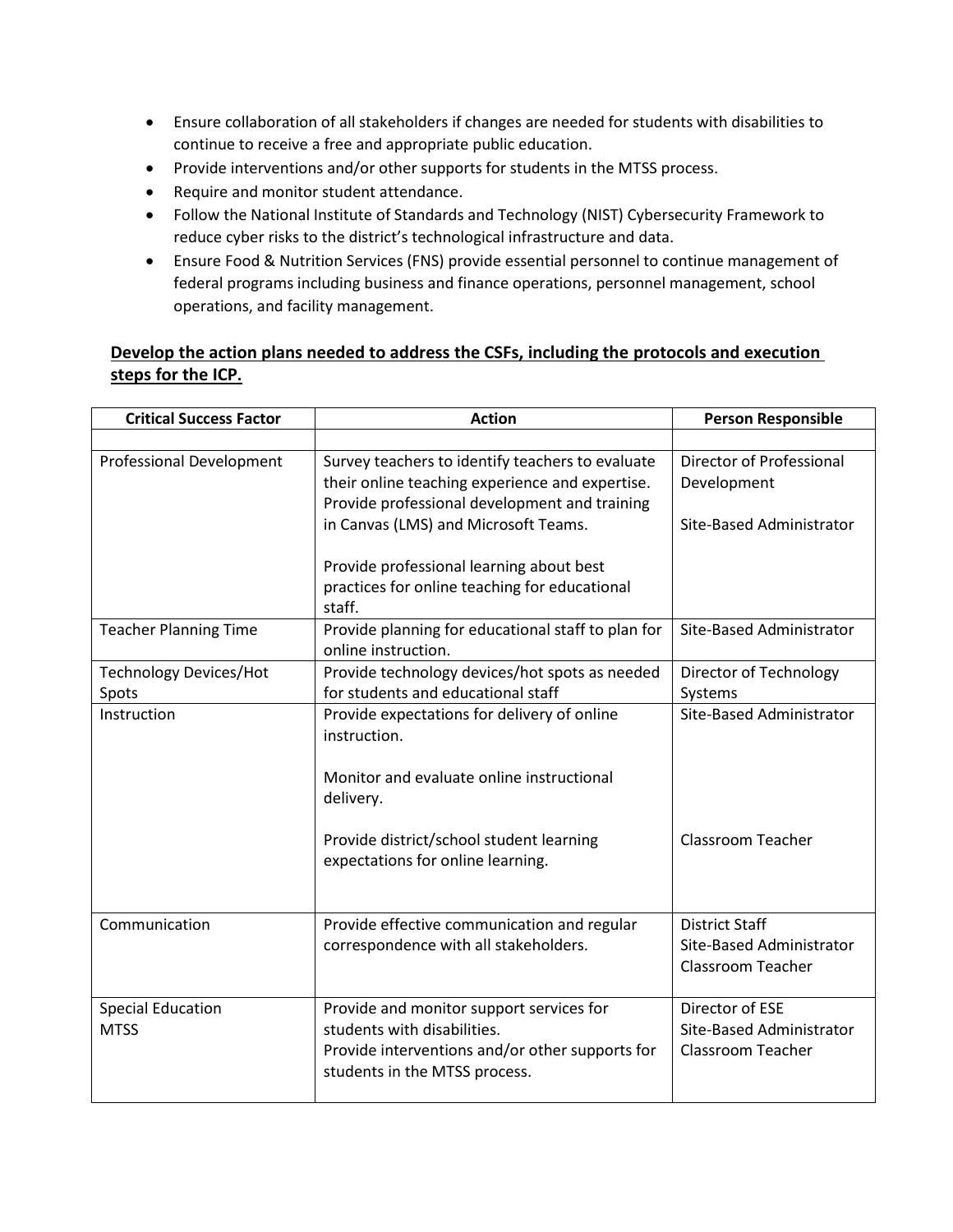| <b>Student Attendance</b>     | Require and monitor student attendance.                                                                                                                                                                                                | Director of Instructional<br>Technology & Information<br><b>Services</b><br>Site-Based Administrator<br>Classroom Teacher |
|-------------------------------|----------------------------------------------------------------------------------------------------------------------------------------------------------------------------------------------------------------------------------------|---------------------------------------------------------------------------------------------------------------------------|
| Cybersecurity                 | Follow the National Institute of Standards and<br>Technology (NIST) Cybersecurity Framework to<br>reduce cyber risks to the district's technological<br>infrastructure and data.                                                       | Director of Technology<br>Systems                                                                                         |
| Food Service and Distribution | Ensure Food & Nutrition Services (FNS) provide<br>essential personnel to continue management of<br>federal programs including business and finance<br>operations, personnel management, school<br>operations, and facility management. | Director of Food Service                                                                                                  |

#### **Develop a process for evaluating the effectiveness of the ICP.**

**Effective monitoring of the ICP will be conducted in the following manner:** 

- Teacher surveys will be conducted to continuously identify professional development needs as it relates to increasing teacher knowledge and expertise of Canvas, Microsoft Teams, and delivery of online teaching best practices.
- The technology department will monitor Incident IQ tickets to evaluate the technology service needs and provide appropriate action to ensure students have continuous access to online learning.
- Site-based administrators will use informal/formal instructional observation data to ensure effective online instructional practices are implemented. Additional professional development and planning time will be given to educational staff as needed.
- Continuous progress monitoring will be conducted with all students on a regular basis. Data will be analyzed and used to plan individualized instruction to work towards the goal of student proficiency.
- Site-based problem-solving teams will continue to meet and evaluate students identified in the MTSS process and students with disabilities to determine the effectiveness of online instruction. Site-based problem-solving teams and IEP teams will make appropriate interventions as needed.
- Student attendance will be monitored at the school site to ensure regular school attendance.
- The technology department will provide continuous monitoring of student safety and security. Appropriate action and resolution will be sought in a timely manner.
- Food & Nutrition Services (FNS) will regularly evaluate services to ensure provision of essential personnel to continue management of federal programs including business and finance operations, personnel management, school operations and facility management.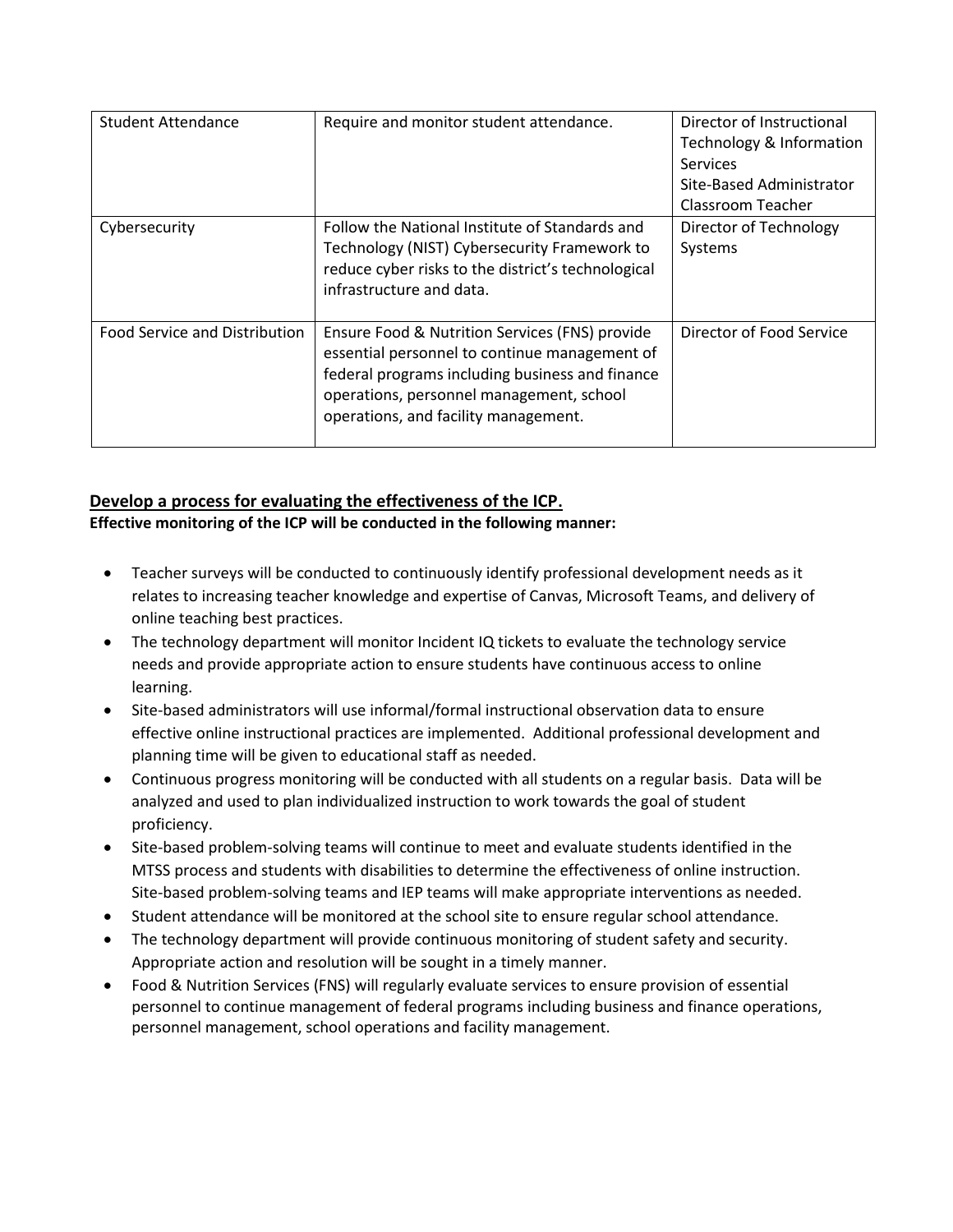# Component 2: Curriculum Resources/Digital Content

The language in the ICP should: Reaffirm desired outcomes, goals, and instructional strategies of the remote learning program; Confirm LMS providers and if selecting a new provider, schedule product demonstrations; Delegate a cross-functional team to monitor the performance of the LMS and make recommendations for improvements or modifications; Provide ongoing training and professional learning ensuring new hires are included; Allow planning time (two to three months) for teachers andinstructional staff to become familiar with digital content to be used within the LMS, including appropriate instructional supports, e.g., coaching.

#### **Reaffirm desired outcomes, goals, and instructional strategies of the remote learning program.**

The desired outcomes and goals of the remote learning program are to maintain high quality instructional expectations and content delivery for all students regardless of their learning environment. Students will participate in daily learning instruction, access instructional materials, perform educational activities, and complete assessments.

#### **Confirm LMS providers and if selecting a new provider, schedule product demonstrations.**

To ensure that all students and teachers can easily access curriculum, Nassau County School District implemented Canvas as the district-wide learning management system. Canvas is accessible via the internet and provides an online platform for instructional resources, learning assignments and assessments for all students and teachers, regardless of the learning environment location.

A learning management system will unite students, teachers, parents, and administrators within one learning platform. Teachers will utilize this tool to prepare and deliver content, daily lessons, and student assessments. Students will partake in digital learning that will allow collaboration, discussions, creativity, and individual responsibility. Parents and/or guardians can access Canvas to view their student's work and the delivered content.

For the 2021-2022 school year, this is not a new product; however, training and expectations have been modified.

To assist in achieving the desired learning outcomes, some basic instructional expectations are:

- 1. Teachers must use Canvas as LMS
- 2. Teachers must provide daily live instruction
- 3. School administrators will provide school-based expectations

#### **Delegate a cross-functional team to monitor the performance of the LMS and make recommendations for improvements or modifications.**

Each site-based administrator will monitor teachers' Canvas courses for implementation and student engagement. The Elementary Education, High Schools & Support Services, and Technology Systems Departments will monitor usage and effectiveness of the Canvas platform. Instructional improvements and modifications will be suggested through collaboration of all departments.

#### **Provide ongoing training and professional learning ensuring new hires are included.**

Professional learning will be open to all district instructional personnel in multiple formats. Learning will be available as self-paced, webinars, or face-to-face instruction. Instructional providers may access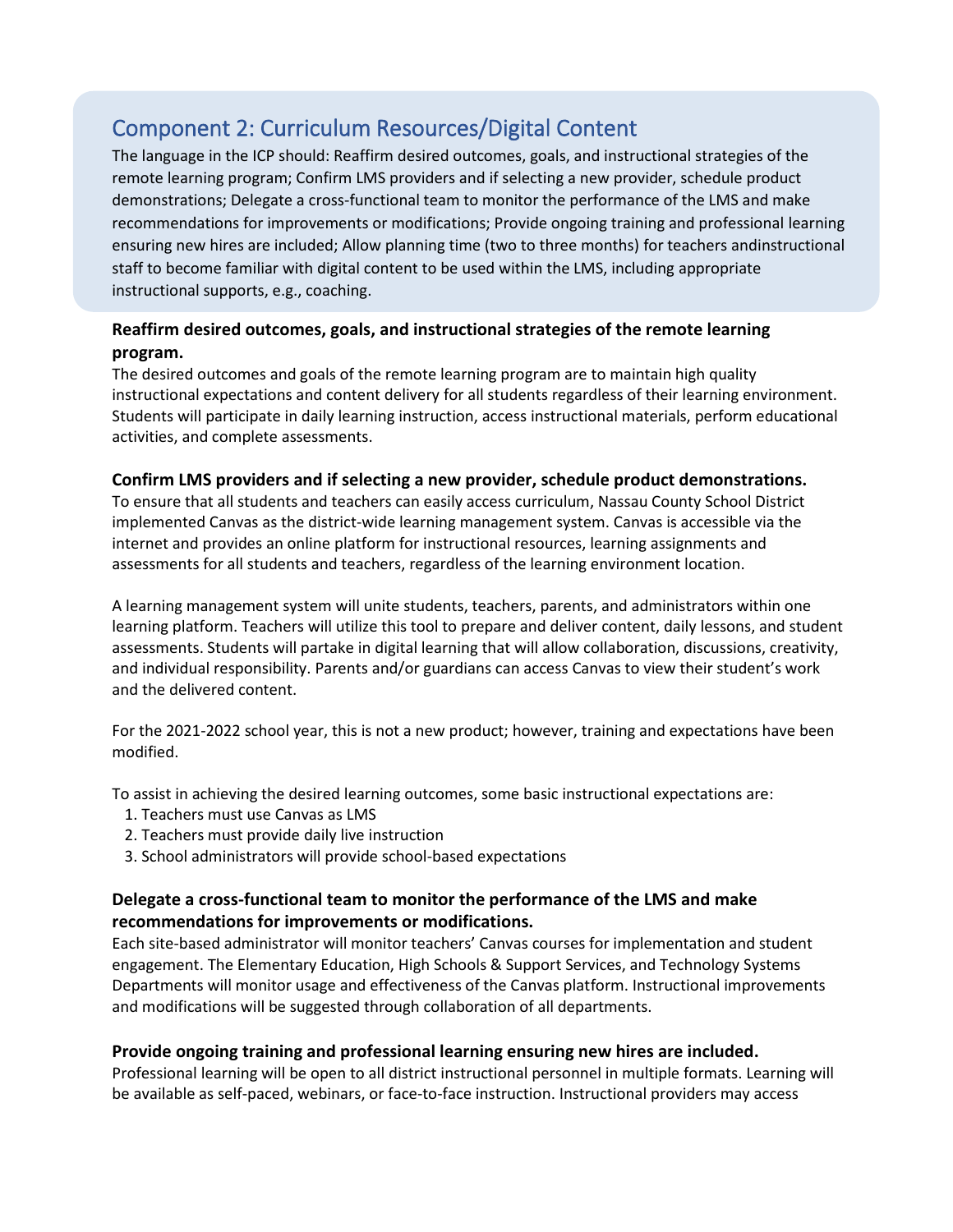Canvas training materials and videos through the district's technology training portal, RISE. Another selfpaced option is the district-created Canvas course designed to train teachers on implementing the LMS.

## **Allow planning time (two to three months) for teachers and instructional staff to become familiar with digital content to be used within the LMS, including appropriate instructional supports, e.g., coaching.**

Users may also participate in training with daily webinars that are provided by Canvas through the company's training portal. Another professional learning opportunity will be for in-person learning that is led by each school's most effective LMS users or the Digital Classroom Support Specialist.

Teachers and instructional staff will have continuous support through RISE, school-based technology coaches, school administrators, or the Digital Classroom Support Specialist.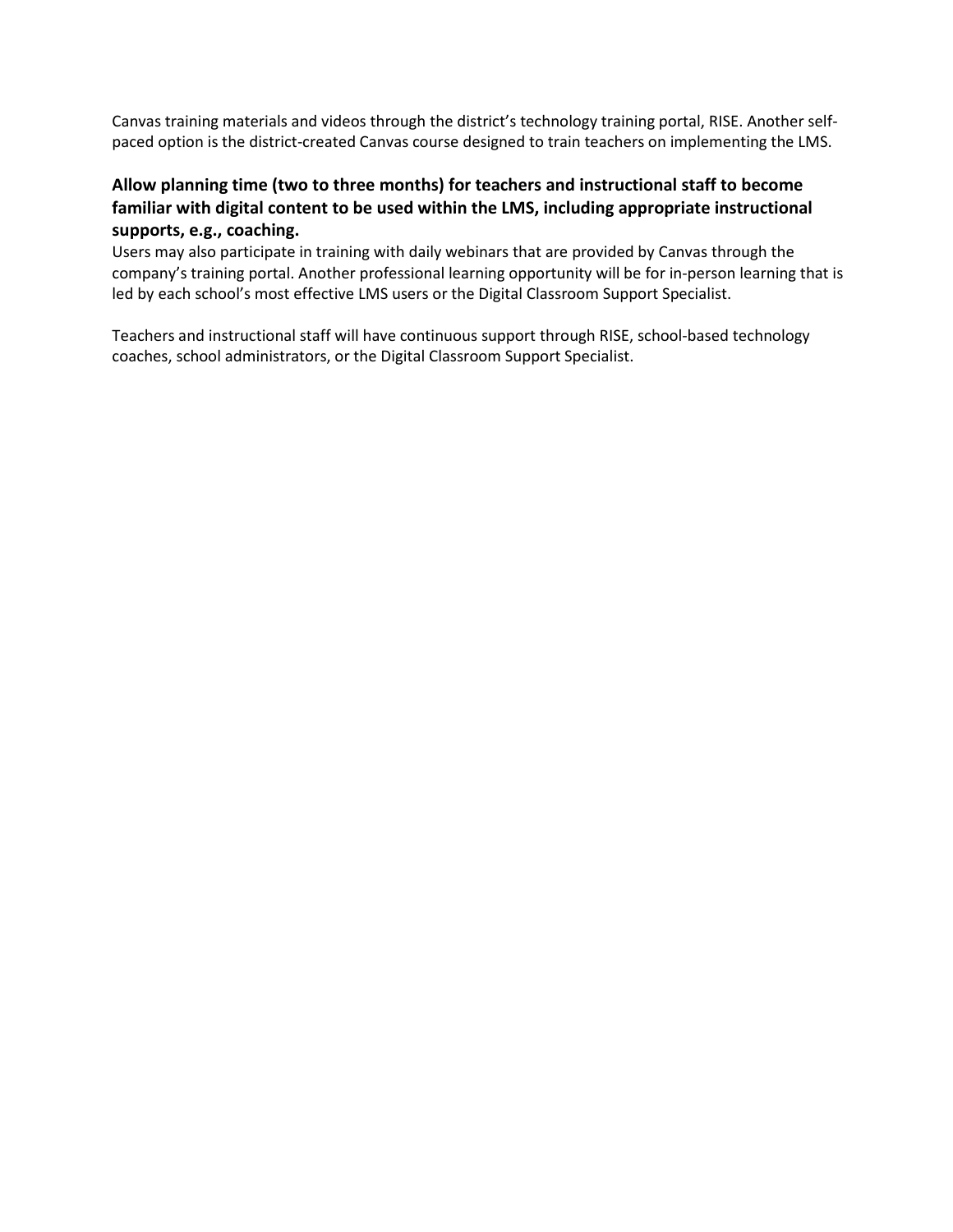# Component 3: Professional Learning

The language in the ICP should: Provide leaders and instructional staff multiple survey opportunities to determine actual needs regarding professional learning; Arrange time for professional learning opportunities for school leaders and staff, keeping in mind best practices for adult learners; Provide for implementation of professional learning for educational staff; Assess the effectiveness of professional learning efforts to continuously improve the process and provide relevant opportunities in the future.

## **Provide leaders and instructional staff multiple survey opportunities to determine actual needs regarding professional learning.**

Nassau County School District will conduct three surveys per year (September, January, and May) to identify the needs of K-12 educators in relation to their ability and expertise of online and hybrid teaching experience and expertise. The survey will include the district's learning management system and integrating software tools. Survey results will be used to determine which teachers have extensive background knowledge in online and hybrid teaching delivery models and which teachers lack the necessary skills and knowledge to provide effective online and hybrid teaching.

The survey distribution method will be determined by individual schools and all resulting data will be collected and shared with Professional Development, Curriculum and Instruction, and Technology Services to assess districtwide preparedness.

#### **Arrange time for professional learning opportunities for school leaders and staff, keeping in mind best practices for adult learners.**

Upon compilation of the survey data, the Office of Professional Development will coordinate with district and school leaders to offer multiple professional learning opportunities for staff to receive training to increase their understanding and use of technology tools as identified in the survey. Keeping in mind best practices for adult learners, face to face training will be offered as well as virtual sessions which will be held after school hours. Virtual professional development opportunities will model the same expectations and requirements established for student on-line learning. The district has also created self-paced modules wherein teachers may access on-demand training to increase proficiency. Each school site will provide collaborative planning opportunities for teachers to develop their technology skills and provide coaching and modeling of best practices for distance/hybrid education delivery.

#### **Provide for implementation of professional learning for educational staff.**

By October 13, 2021, all teachers in the Nassau County School District will have an updated, active page in the learning management system (Canvas) wherein teachers will be required to utilize the platform a once a week as part of their instructional practice. While utilizing best practices for implementing technologies within the teaching and learning, students will be enabled to log into Canvas and participate in virtual/online activities which will provide ease of transition for online/hybrid teaching. School administrators will preview all active Canvas pages and assess usage and effectiveness of implementation to determine feedback for further professional learning.

## **Assess the effectiveness of professional learning efforts to continuously improve the process and provide relevant opportunities in the future.**

To assess the effectiveness of the professional learning efforts and to continuously improve the process, the district will identify teachers who have mastered the use of the LMS as a way of work and task those users to become trainers/facilitators to support novice peers. Instructional observations and student assessment data will also be monitored to assess the effectiveness of the instructional delivery methods and to determine the necessity to alter strategies, if needed, to engage all students.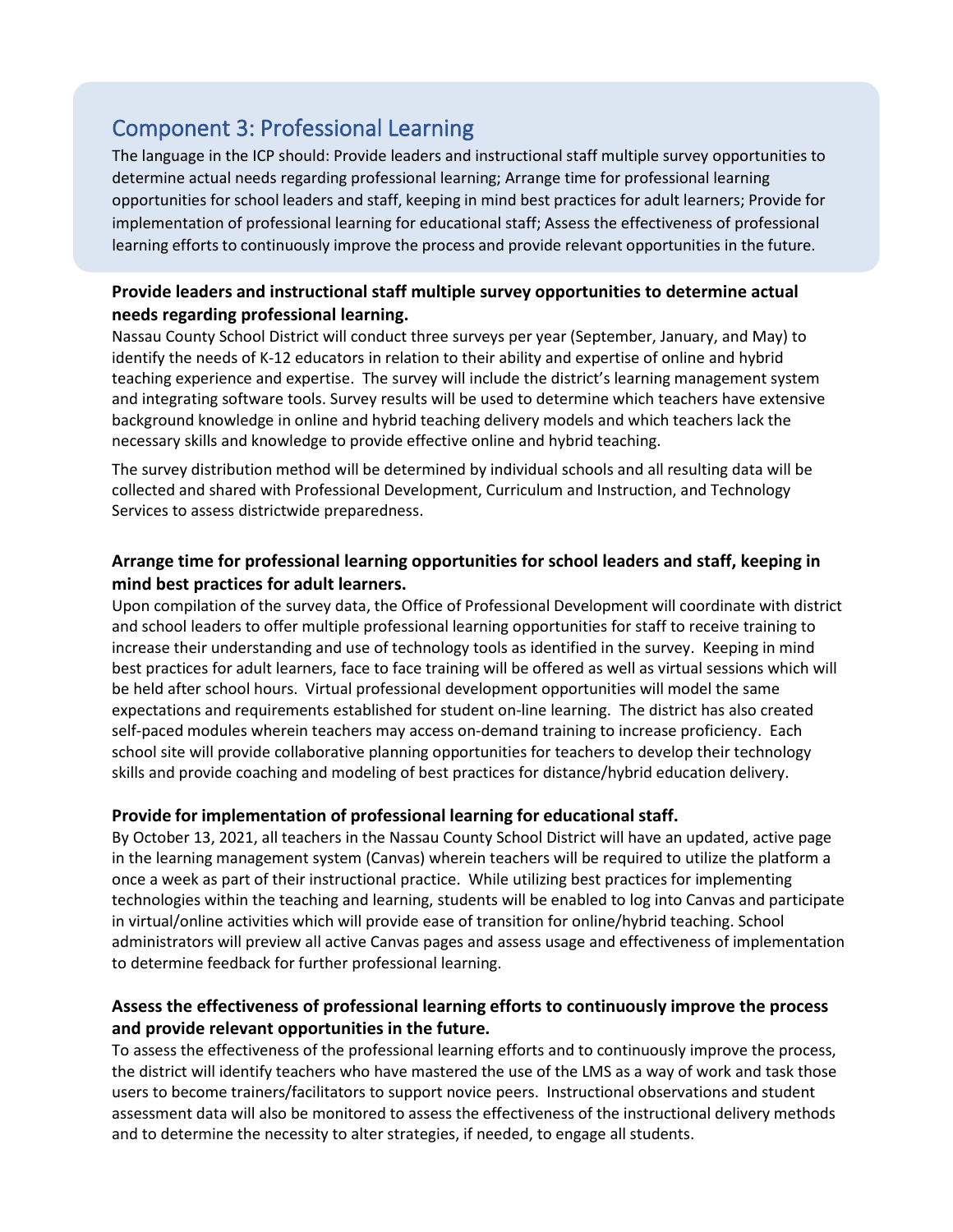# Component 4: Instructional Practices

The language in the ICP should: Identify needs of educators relative to online and hybrid teaching experience and expertise; Determine which teachers have extensive background in these delivery models, and which will need more help; Develop guidance, resources, and training on the best practicesfor distance/hybrid education delivery for those who need help onboarding to these practices; Implement professional learning about best practices for hybrid teaching for educational staff; Assess the effectiveness of delivery methods and alter strategies as needed to engage all students.

## **Identify the needs of educators relative to online and hybrid teaching experience and expertise.**

In preparation for an effective online and hybrid teaching experience, the Nassau County School District will assess teacher accessibility to the technologies needed to affect the experience such as monitors, cameras, and microphones. The district will also utilize the needs assessment for K-12 educators in relation to their ability and expertise of online and hybrid teaching experience and expertise. Survey results will be used to determine which teachers have extensive background in online and hybrid teaching delivery models and which teachers lack the necessary skills and knowledge to provide effective online and hybrid teaching. Model teachers for online learning will be identified and partnered as mentors and coaches for teachers in need of necessary online training.

## **Determine which teachers have extensive background in these delivery models, and which will need more help.**

Each school site will utilize technology coaches and identified proficient "model" teachers of online learning to provide weekly training in the use of the Nassau County School District's identified LMS, Canvas, as well as additional technology platforms such as Microsoft Teams and Google Classroom. Each school site will provide collaborative planning opportunities for teachers to develop their technology skills and provide coaching and modeling of best practices for distance/hybrid education delivery.

## **Develop guidance, resources, and training on the best practices for distance/hybrid education delivery for those who need help onboarding to these practices**

On-going professional learning of best practices for online/hybrid teaching will be provided to educational staff by technology coaches and identified technology mentors on a weekly/bi-weekly/monthly schedule at each K-12 school site. Additionally, virtual training videos will be available for teachers via the RISE portal.

# **Implement professional learning about best practices for hybrid teaching for educational staff**

Such topics will include but are not limited to:

- [Why Distance Learning is Here to Stay](https://www.albert.io/blog/strategies-for-teaching-online/#Why_Distance_Learning_is_Here_to_Stay)
- [The 3 Keys to Teaching Online Classes Effectively](https://www.albert.io/blog/strategies-for-teaching-online/#The_3_Keys_to_Teaching_Online_Classes_Effectively)
- [What are the Most Common Strategies of Distance Education?](https://www.albert.io/blog/strategies-for-teaching-online/#What_are_the_Most_Common_Strategies_of_Distance_Education)
- [Strategies for Teaching Online: How to Adapt Your Lesson Plans to Different Types of Learners](https://www.albert.io/blog/strategies-for-teaching-online/#Strategies_for_Teaching_Online_How_to_Adapt_Your_Lesson_Plans_to_Different_Types_of_Learners)
- [Strategies for Teaching Online: How to Set Clear Expectations with Students](https://www.albert.io/blog/strategies-for-teaching-online/#Strategies_for_Teaching_Online_How_to_Set_Clear_Expectations_with_Students)
- [Strategies for Teaching Online: How to Build Rapport and Community with Students](https://www.albert.io/blog/strategies-for-teaching-online/#Strategies_for_Teaching_Online_How_to_Build_Rapport_and_Community_with_Students)
- [Strategies for Teaching Online: How to Connect with Parents](https://www.albert.io/blog/strategies-for-teaching-online/#Strategies_for_Teaching_Online_How_to_Connect_with_Parents)
- Strategies for Engaging the Online Learner
- [Strategies for Teaching Online: How to Find the Right EdTech Tools and Curricula Supports](https://www.albert.io/blog/strategies-for-teaching-online/#Strategies_for_Teaching_Online_How_to_Find_the_Right_EdTech_Tools_and_Curricula_Supports)
- [Common Mistakes Teachers Make When First Teaching Online](https://www.albert.io/blog/strategies-for-teaching-online/#Common_Mistakes_Teachers_Make_When_First_Teaching_Online)
- [Wrapping Things Up: Things to Remember When Teaching Online](https://www.albert.io/blog/strategies-for-teaching-online/#Wrapping_Things_Up_Things_to_Remember_When_Teaching_Online)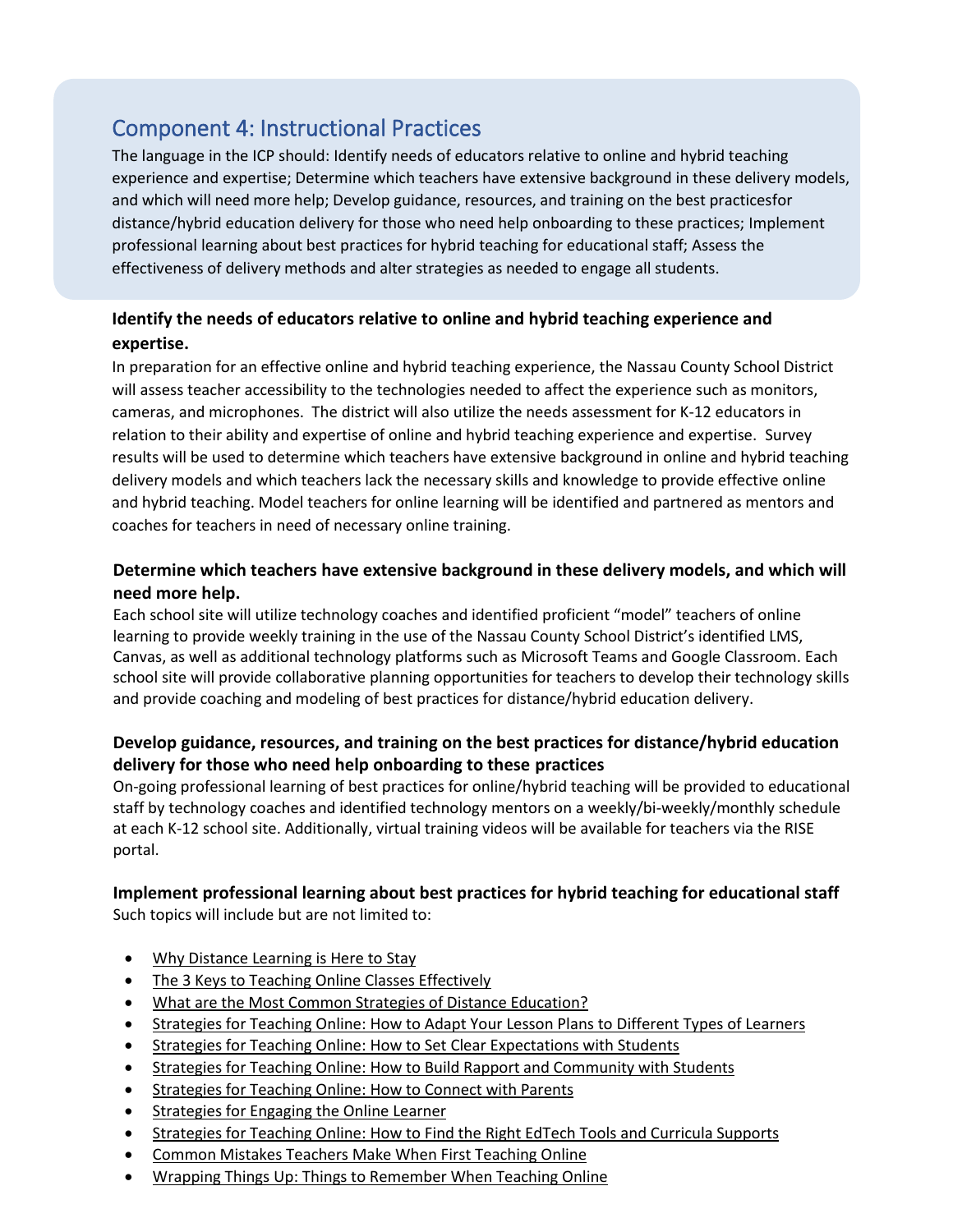## **Assess the effectiveness of delivery methods and alter strategies as needed to engage all learners.**

District staff, site-based administrators, and technology/mentor coaches will participate in weekly walkthroughs and/or monitor instructional delivery methods via online platforms to assess the effectiveness of online/hybrid teaching. Instructional observations, student interest surveys, and student assessment data will be monitored to assess the effectiveness of the instructional delivery methods and alter strategies as needed to engage all students.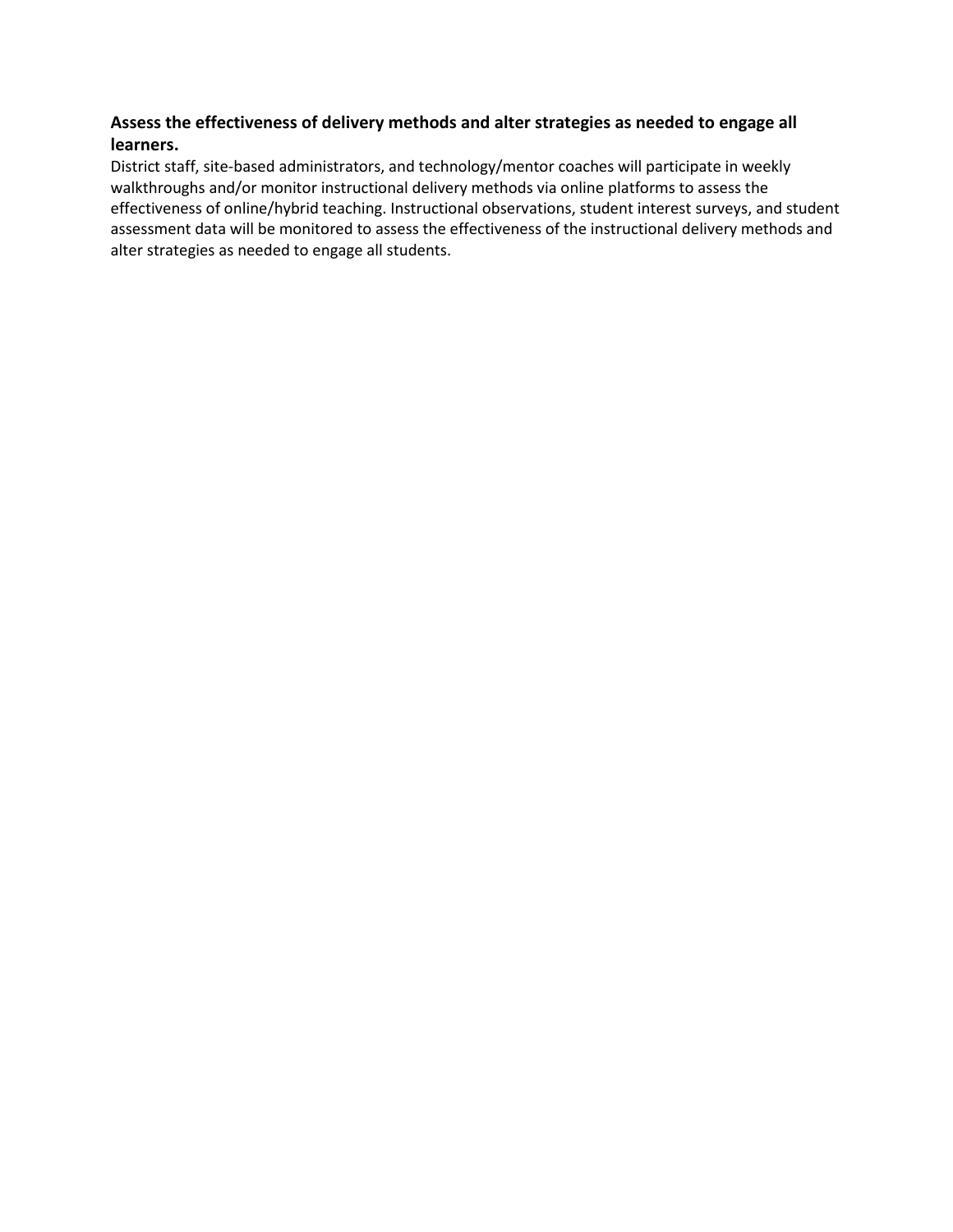# Component 5: Parent and Family Support

The language in the ICP should: Identify the household technology capabilities and needs of students and their families; Establish effective two-way lines of communications with parents and families of students using a variety of media; Provide guidance and direction to students, parents, and families onhow to create distraction-free learning environments at home that are conducive to learning; Developand communicate to staff and parents/families the protocols for providing special education services and accommodations for students in need; Develop a plan to conduct regular outreach and wellness checks to help support the health and safety of students and their families; Develop a plan to ensure that the needs of special student populations, e.g., ESE, ELL, homeless, etc., are being supported in keeping with the requirements of IEPs and other educational specification documents.

#### **Identify the household technology capabilities and needs of students and their families.**

The technology needs for students are a reliable internet connection, a working laptop, and access to Canvas LMS. Students that do not have access to a reliable internet connection may request a hotspot to use during remote learning. The district will provide a working laptop and access to Canvas.

## **Establish effective two-way lines of communications with parents and families of students using a variety ofmedia.**

The district has multiple options for two-way communication between parents, students, and the school. Remind is a two-way text-based communication method in which parents and students can communicate with the teacher. Teachers may also use the application to call students' homes without revealing their personal telephone numbers. Teachers can contact individual students or entire groups with one text. Parents and students may respond or call the teacher using the phone or computer app as well.

Email is another form of communication. Teachers can be reached via their Microsoft Outlook email or through their Canvas Inbox.

# **Provide guidance and direction to students, parents, and families on how to create distractionfree learning environments at home that are conducive to learning.**

Communication with the families is expected to occur within the first week of a school closure. Contact will be made regularly as students will participate in daily virtual instruction.

The expectation for families to create a distraction-free learning space needed to ensure a conducive learning environment is as follows:

- Locate, within the home, a quiet and private space or room that is free of distractions (including a cell phone or other devices).
- Confirmation that the space/room meets the expectation for a learning space/room will be made before beginning each session.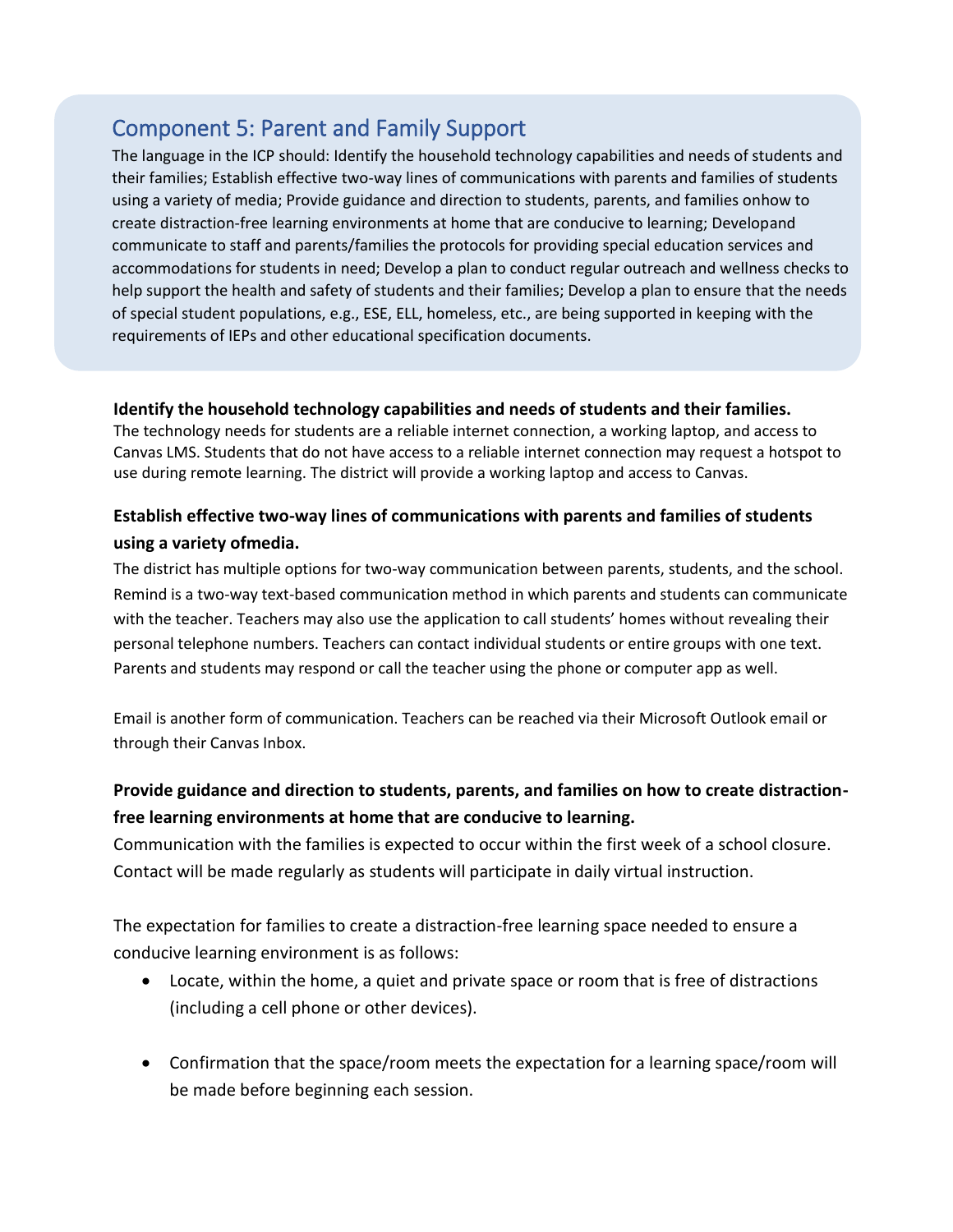## **Develop and communicate to staff and parents/families the protocols for providing special education servicesand accommodations for students in need.**

The protocol that will be followed to ensure the provision of special education and accommodations for students in need is the student's Individual Education Plan (IEP). The team will make every effort to continue to follow the student's IEP during virtual instruction.

If additional supports are identified and needed due to the nature of the virtual instruction, the service provider will contact the student's teacher of record and interventions will be identified and implemented. The general education teacher is responsible for seeking team support if barriers are encountered in the virtual learning environment.

# **Develop a plan to conduct regular outreach and wellness checks to help support the health and safety ofstudents and their families.**

Communication with the families is expected to occur within the first week of a school closure. Contact will be made regularly as students will participate in daily virtual instruction.

In the event that health and/or safety concerns arise, the mental health team will be notified. If interventions are needed to support the health and safety of students and their families, they will provided following the district's mental health policies and procedures.

If students were being provided with interventions needed to ensure health and safety prior to the school closure, those supports will continue during the closure.

# **Develop a plan to ensure that the needs of special student populations, e.g., ESE, ELL, homeless, etc., are being supported in keeping with the requirements of IEPs and other educational specification documents:**

**ESE:** In the event of a school closure, the IEP will continue to be followed for students with disabilities. The lead teacher and related service providers will continue to maintain documentation and progress monitor their students. Teams will collaborate if changes are needed in order for the student to continue to receive a free and appropriate public education. Interventions and/or other supports can be considered based on the IEP team decisions.

**ESOL:** The ESOL Coach and/or staff will reach out to families and provide the supports, in the students' native languages, necessary to ensure students continue to learn and progress toward their educational goals.

**Homeless:** The district's homeless liaison will reach out to all students on her caseload to assess their needs and will coordinate with schools and other community resources to ensure these needs are being met.

-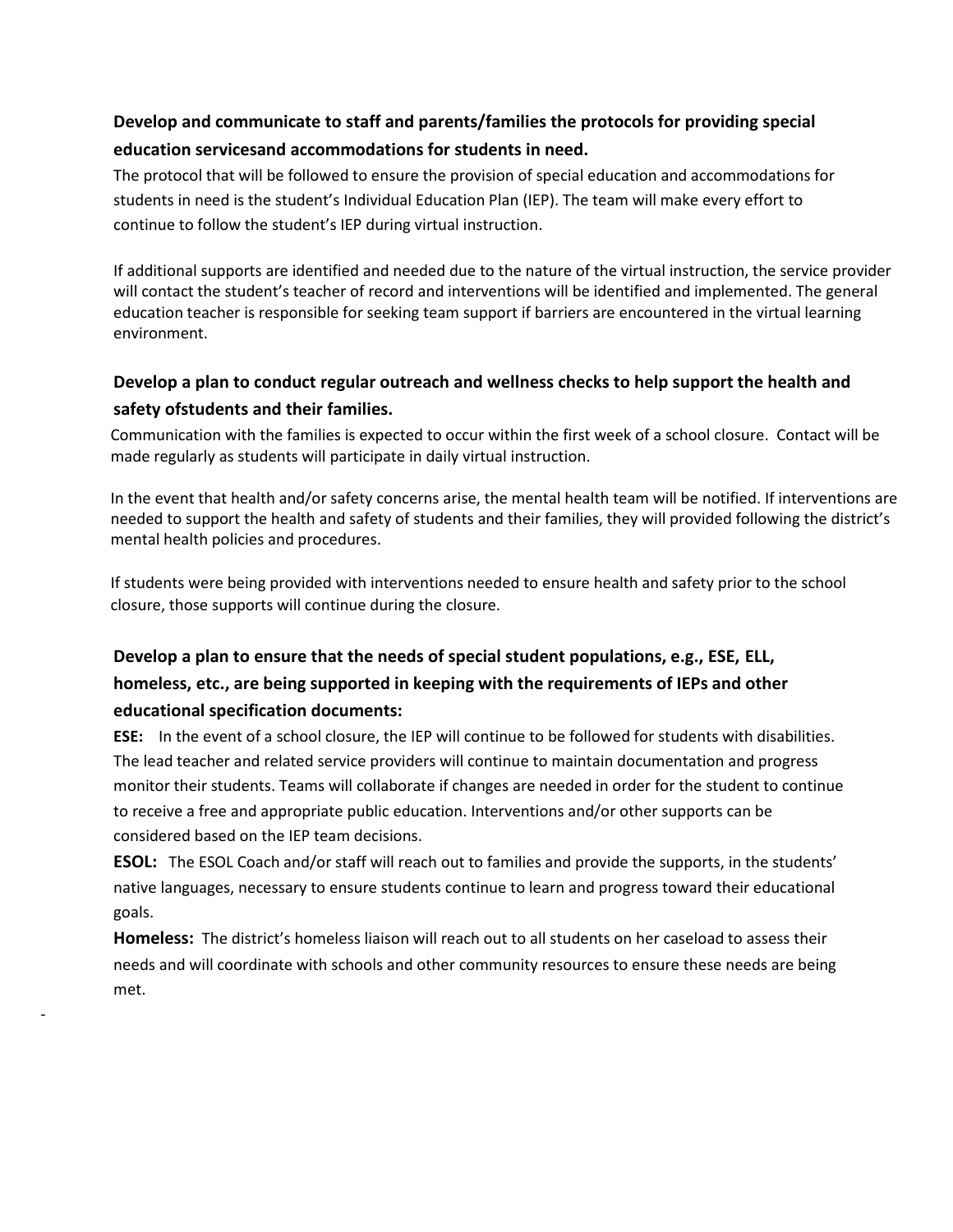# TECHNOLOGY

# Component 6: Technology and Technical Support

The language in the ICP should: Identify the technology staff members who will be key to the ICP planning process; Determine the robustness of the technology infrastructure for delivering synchronous and asynchronous instruction with crashes or other service disruptions, and upgrade as needed; Determine which students will need devices (if the LEA or charter school does not already have a 1:1 initiative); Survey students and families to determine which are in need of internet access and provide this access as needed; Provide devices that will support the digital curriculum and also complies with Free and Appropriate Public Education (FAPE); Identify and implement a web content filtering solution for all devices used by students and staff; Identify roles needed to support technology in a remote learning model and reallocate personnel accordingly.

#### **Identify the technology staff members who will be key to the ICP planning process.**

The technology staff members that will be instrumental during the continuity planning process are Director of Technology Systems, Security Engineer, Network Engineer, Systems Engineer, and Hardware Technicians. Each staff member will have direct responsibilities to maintain instructional capabilities that impact student learning.

# **Determine the robustness of the technology infrastructure for delivering synchronous and**

**asynchronous instruction with crashes or other service disruptions, and upgrade as needed.** Maintaining reliable and efficient connections within the brick-and-mortar and online learning are essential to supporting student learning. Our technology infrastructure consists of 22 sites connected via Comcast Ethernet Virtual Private Line (EVPL MAN) circuits. The district has two 5Gb internet circuits that route through a Palo Alto PA 5220 firewall. Each LAN segment consists of Meraki Switches and Access Points that block traffic and provide speed and bandwidth within the network. Our current system is updated and capable of supporting our district's technological needs.

Asynchronous learning allows students to complete learning on their own schedule, whereas synchronous learning has teachers and students on at the same time. Using our learning management system, Canvas, teachers and students can easily access synchronous and/or asynchronous learning. Nassau County School District is a Microsoft-based district and utilizes Microsoft Teams for virtual meetings. In addition to the Canvas LMS, teachers have access to the following educational tools: OneNote Notebook, Microsoft Forms, Microsoft Sway, Microsoft Translator, Microsoft Learning Tools, and Google products.

## **Determine which students will need devices (if the LEA or charter school does not already have a 1:1 initiative).**

Within Nassau County School District, grades 3-12 are currently 1:1. The PreK-2<sup>nd</sup> grade classrooms have twelve devices per classroom. In the event of remote learning, all students would need devices for online learning. Additional devices have been ordered to help fulfill our 1:1 initiative.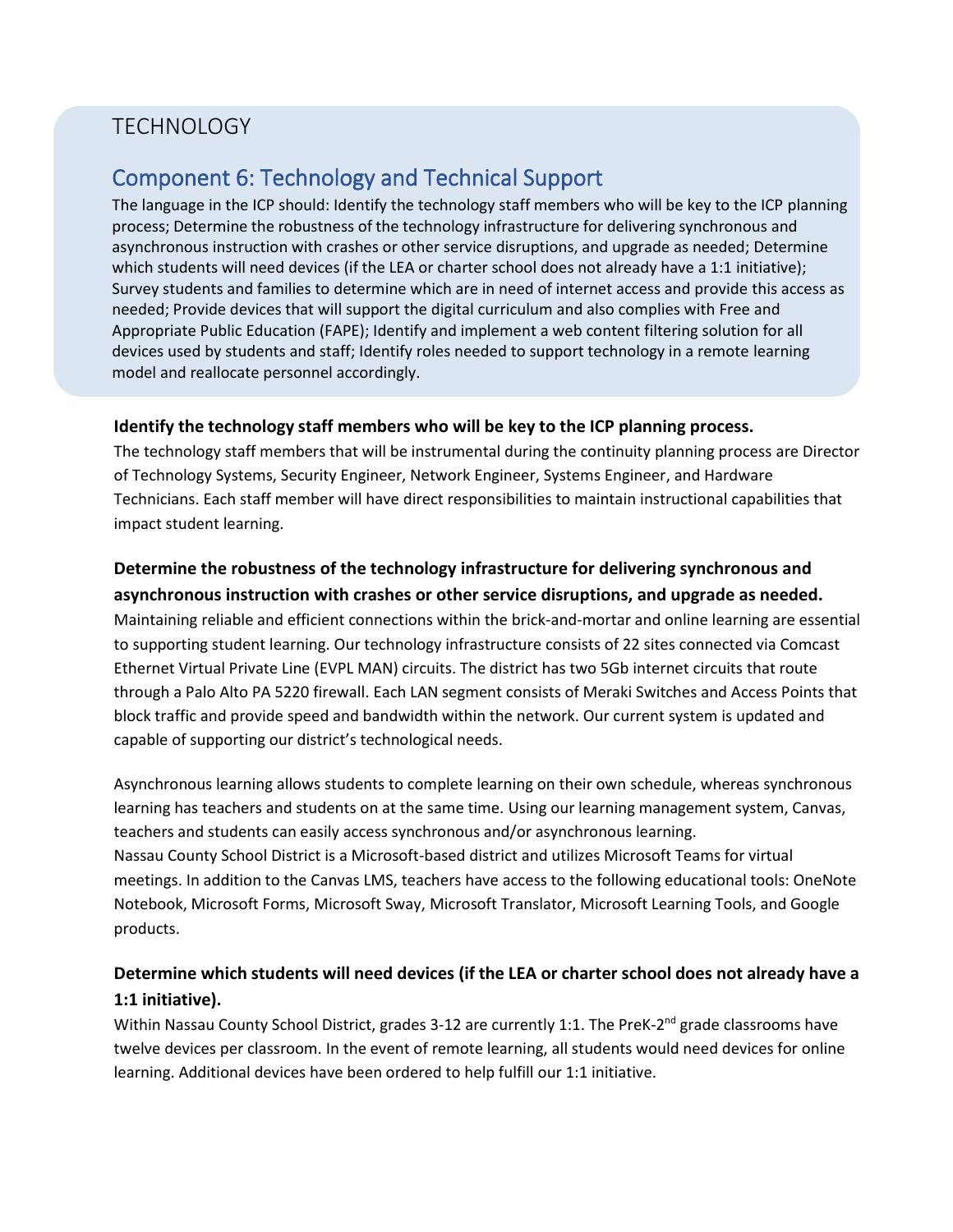## **Survey students and families to determine which are in need of internet access and provide this access as needed.**

Parents/Guardians and students will complete a NCSD Technology Survey which will include the ability to request a laptop and/or hotspot. Access to the form will be available online via the district website.

## **Provide devices that will support the digital curriculum and also complies with Free and Appropriate PublicEducation (FAPE).**

All supplied devices have touchscreen and accessibility features, support digital curriculum, and comply with Free and Appropriate Public Education (FAPE). Students are provided with assistive technology based on their educational needs.

# **Identify and implement a web content filtering solution for all devices used by students and staff.**

Nassau County School District has implemented two content filtering solutions, LightSpeed and Palo Alto. Both solutions provide protection to a student's browsing experience. In addition to network protection, the district also has Cylance/Blackberry Cybersecurity. This tool will prevent, detect, and block viruses and malware.

# **Identify roles needed to support technology in a remote learning model and reallocate personnel accordingly.**

Nassau County School District will need additional support to manage and operate the Digital Swap Center in the event of a district shutdown. These Help Desk Technicians would be available for students to meet at a central location to swap out a broken device when schools are not in session.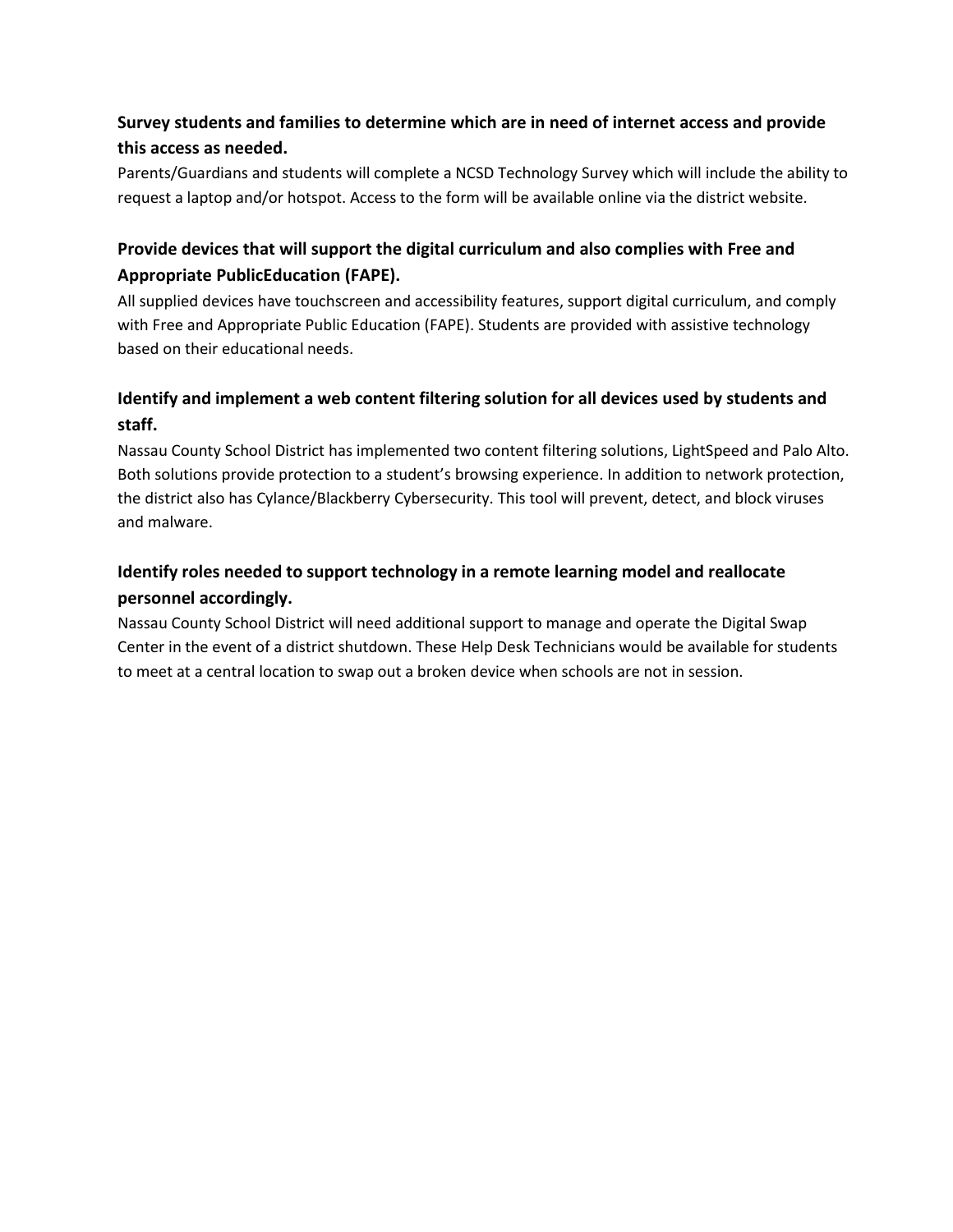# Component 7: Cyber Security

The language in the ICP should: Identify recommended national and state cyber security framework standards to be adopted by LEAs and charter schools; Include a business continuity plan tailored to the LEA or charter school operations; Include an incident response plan tailored to the LEA or charter school operations; Stipulate all cyber security-related policies and procedures aimed at safeguarding the entire LEA or charter school information system and IT infrastructure; Include an executive summary of the LEA's or charter school's current security posture; Include current Plan of Actions and Milestones for cyber security improvements to maximize ICP effectiveness.

## **Identify recommended national and state cyber security framework standards to be adopted by LEAs and charter schools.**

The district follows the National Institute of Standards and Technology (NIST) Cybersecurity Framework to reduce cyber risks to the district's technological infrastructure and data. The five concurrent and continuous functions (Identify, Protect, Detect, Respond, and Recover) assist the district in organizing information, enabling risk management decisions, addressing threats, and continually accessing security processes to meet expectations and needs.

#### **Include an executive summary of the LEA's or charter school's current security posture.**

**Purpose:** The purpose of this document is to serve as guidance into the operations of the Nassau County School District's Technology Systems Departments' practices and procedures. The document includes security planning, network procedures, as well as emergency continuity and response procedures.

It is essential to note that specific hardware and software versions are intentionally omitted for security purposes and due to the frequent changing of Informational Technology.

Locations of the Data Centers and Backups have also been omitted for security purposes.

**Continuity:** Given the increased need for remote learning and the higher incidents of cybersecurity attacks, Nassau County School District has employed a Security Engineer. In addition to safeguarding cyber security activities, this position will assist in developing and maintaining policies regarding continuity and emergency response procedures.

It is crucial to plan and recognize the potential issues that remove students and faculty from the brickand-mortar environment and place them in a remote learning environment. In Nassau County School District, the network and systems are designed to navigate secure applications and traffic to allow safe traffic but deny unsafe or unauthorized web activities.

In case remote educational learning is required, the district has created a plan that will ensure continuity. The plan is still a work in progress, but it will continue to grow and develop dynamically as new challenges are encountered.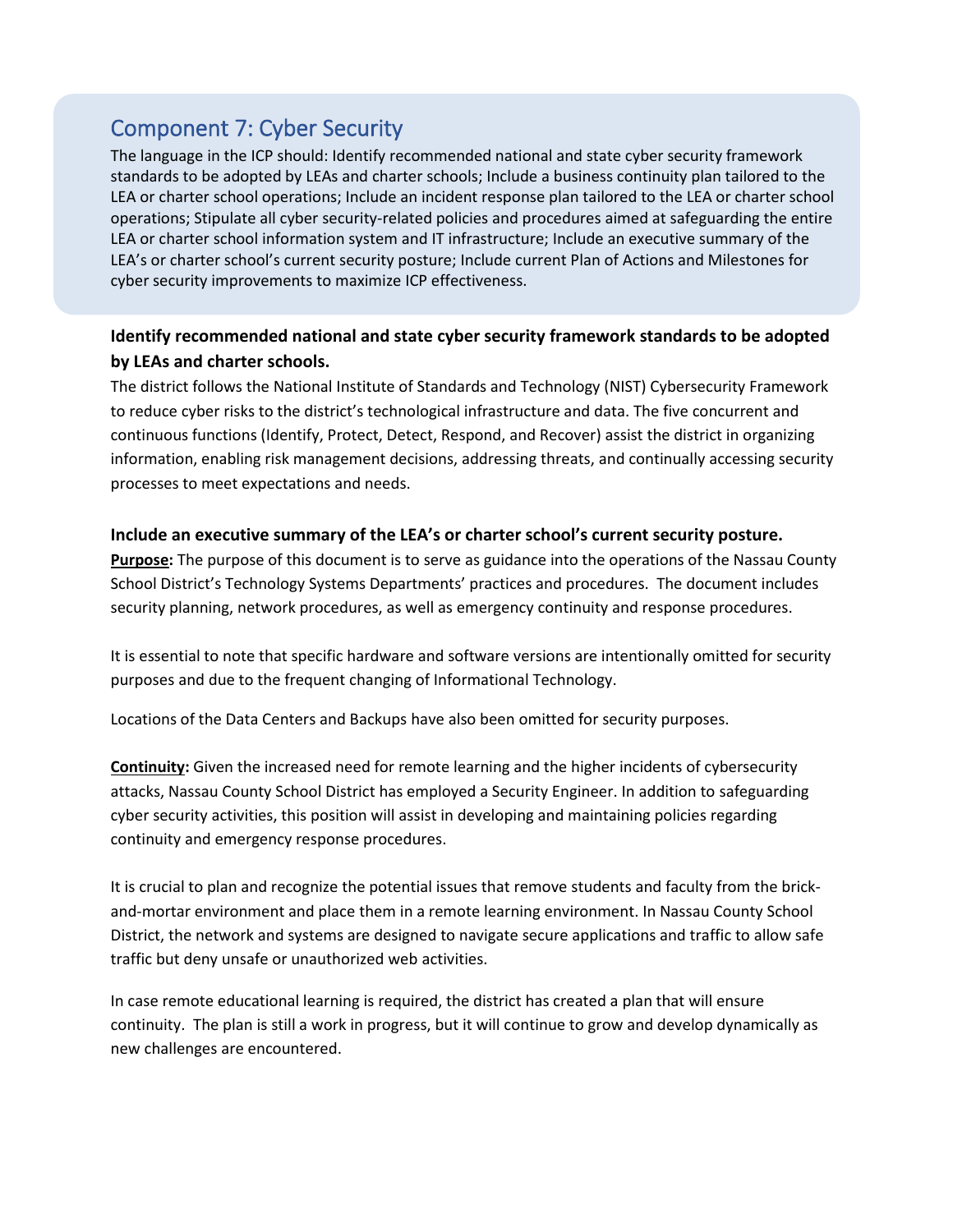**Response:** The Critical Response Team consists of highly experienced individuals from the Informational Technology and Technology Systems Department. The Director of Technology and the Director of Informational Technology will communicate with district leaders and coordinate personnel. The Director(s) will alert or assign tasks to the Data Analyst, Network, Security, or Systems Engineers to diagnose and repair the systems issues. In the event the repairs need to be made at either the Data Center, Backup Center, or one of our many other site locations throughout Nassau County, the engineers work with the appropriate Field Technicians.

Along with the Instructional Continuity Plan, the district has planned for many cyber security circumstances, such as a Distributed Denial of Service attack, Phishing attacks, or a Ransomware attack.

Nassau County School District will continue to evaluate and revise policies and procedures relating to all security, network, and operations to maintain effective practices.

- **\*Stipulate all cyber security-related policies and procedures aimed at safeguarding the entire LEA or charterschool information system and IT infrastructure.**
- **\*Include current Plan of Actions and Milestones for cyber security improvements to maximize ICP effectiveness.**

Protection of data stored on the network resources is of a paramount importance to the district. The purpose of this policy is to comply with federal regulations governing privacy and security of information, and to protect confidential and sensitive data from theft or loss.

Our District's **Business Continuity Plan, Incident Response Plan, Cyber Security policies** will contain protected information. If necessary, the appropriate representatives may contact the Technology Systems Director at (904) 491-9900 for more information.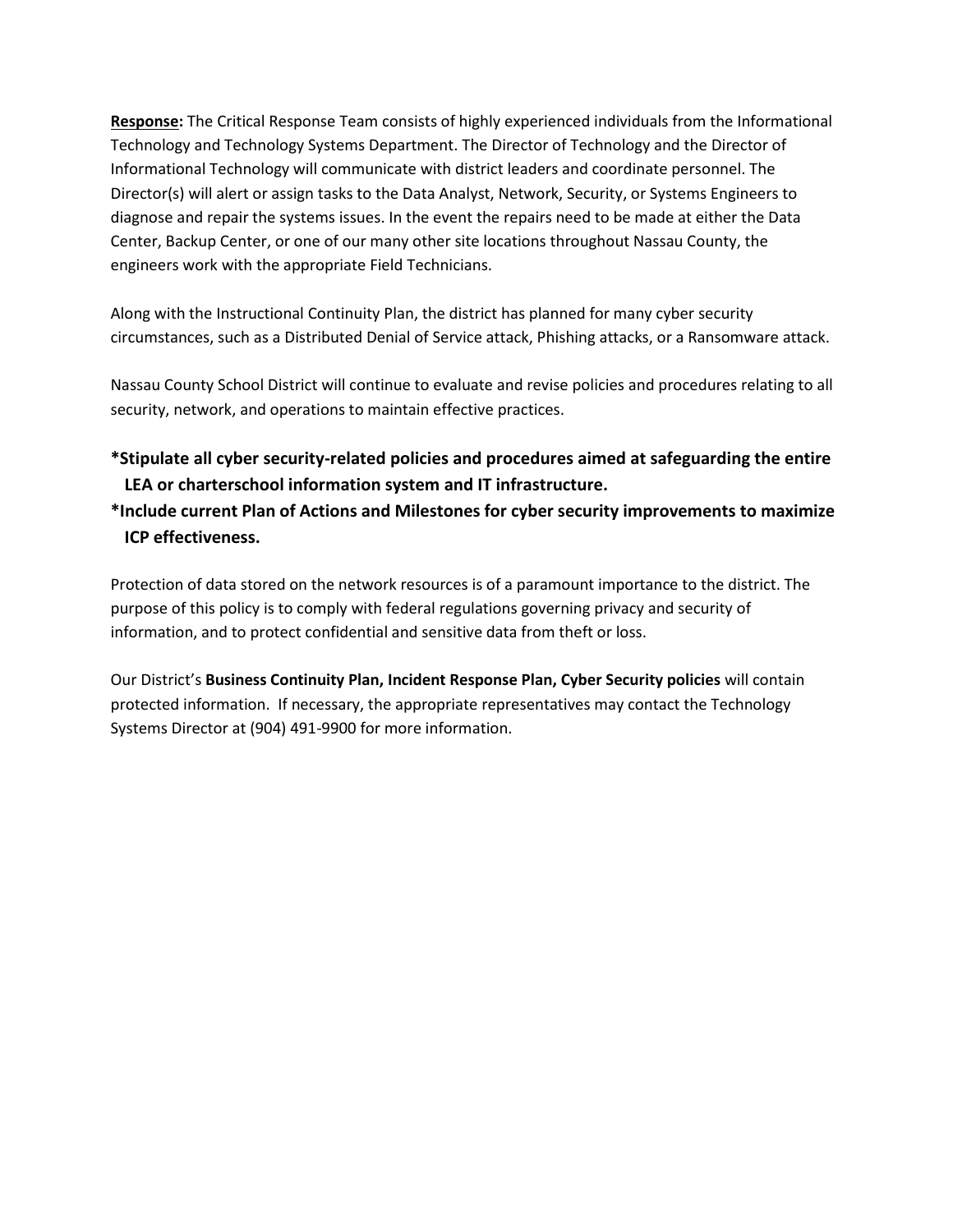# Component 8: Engaging Students with Limited Access

The language in the ICP should: Specify a team of service providers and determine a point person for communication with families about the efforts to provide education and supports for their child;Develop a plan to communicate early and often with students and parents to identify needs and ensure supports; Ensure that LEA leadership is engaged with special education service providers to deliver needed supports and resources to educators, learners and families; Research and implement best practices in online special education.

## **Specify a team of service providers and determine a point person for communication with families about the efforts to provide education and supports for their child**.

The district will provide mobile hot spots for identified students to support remote learning for students with limited internet access. Students can be identified by school personnel or parent requests. The district also has established partnerships with local and nationwide internet programs through AT&T, Spectrum, T-Mobile, Verizon, and Comcast. Please see the attached document entitled *Free or Reduced Fees for Wi-Fi*, which is on our website.

The student's teacher of record will serve as the person responsible for collaborating with the student's team of service providers to ensure the student receives needed supports and accommodations and will communicate with families about the efforts to provide education and supports for their child.

Communication with families will follow the methods used by the home school and may include Remind app, TEAMS meetings, telephone and/or email contacts. Communication with the families is expected to occur within the first week of a school closure. Contact will be made regularly as students will participate in daily virtual instruction. Parent conferences can be initiated by the school or family at any time. IEP teams will meet yearly or more frequently as needed.

#### **Develop a plan to communicate early and often with students and parents to identify needs and ensure supports.**

The team will make every effort to continue to follow the student's IEP during virtual instruction. ESE contact and support will be provided as specified in the student's IEP. If additional supports are identified and needed due to the nature of the virtual instruction, the service provider will contact the student's teacher of record and interventions will be identified and implemented. The general education teacher is responsible for seeking team support if barriers are encountered in the virtual learning environment.

Individual service providers are responsible for maintaining documentation related to services/supports and tracking student's progress towards meeting IEP goals. Parents may not opt out of services required to ensure the student receives FAPE during virtual instruction. If the parent identifies barriers for virtual learning, the IEP team must make every effort to identify strategies to eliminate barriers.

Some accommodations listed on the student's IEP will be automatic due to the nature of virtual instruction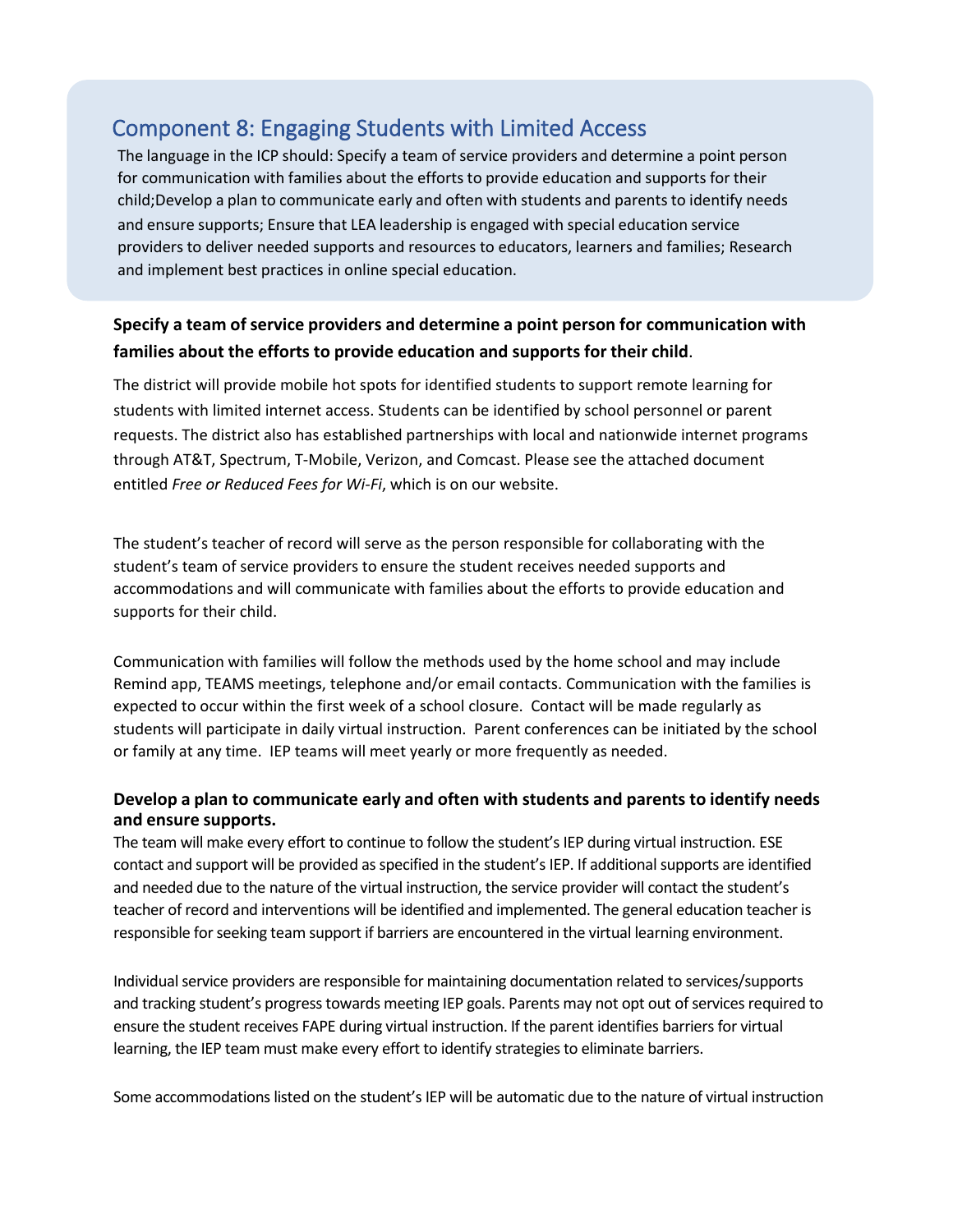(e.g. small group setting, extended time). Other accommodations will continue to be provided (e.g. shortened assignments, copy of notes) as identified on the IEP.

## **Ensure that LEA leadership is engaged with special education service providers to deliver needed supports and resources to educators, learners and families.**

LEA leadership will be included, as needed, with special education service providers to deliver needed supports and resources to educators, learners, and families. They will support teams on how to help students remain connected and engaged with teachers and staff when face-to-face interactions are limited. In addition, LEA leadership will provide access to professional development opportunities for staff. Students and families will have access to resources as embedded within the Learning Management System and through the Nassau County website (e.g. links to resources related to behavioral health). LEA leadership will also support families that have limited to no access to internet by providing hotspots to families in need.

#### **Research and implement best practices in online special education.**

Best practices for supporting students with disabilities during virtual instruction: Help students develop new routines and strategies. Possible strategies may include:

- Help them to create a schedule with work times and break times
- Set a timer and keep working until it goes off
- Set a goal. For example: I will write one paragraph before I take a break
- Create a checklist
- Work on the hardest or easiest thing first (choose one)
- Put your phone in a different room
- Find a quiet space or use headphones to block out noise
- Teach students how to access class information
- Simplify directions
- Be consistent in how class materials are organized and presented
- Use closed captioning. This is especially useful for students with hearing impairments
- Provide printed materials, copies of presentations or lectures (distribution plan needed)
- Provide a recording of the materials for a student who needs materials read out loud
- Maintain positive relationships with students and families

Students who learn and think differently and their families will likely need more frequent checkins. Use these check-ins to:

- Make sure students understand lessons
- Find out whether students have what they need to do their classwork
- Help students develop learning strategies
- Talk about student accommodations and support
- Better understand students' social-emotional well-being

Other key components to think about:

- Your virtual classroom is a real learning space-keep it organized
	- o When writing, use numbered lists and short paragraphs with subheadings.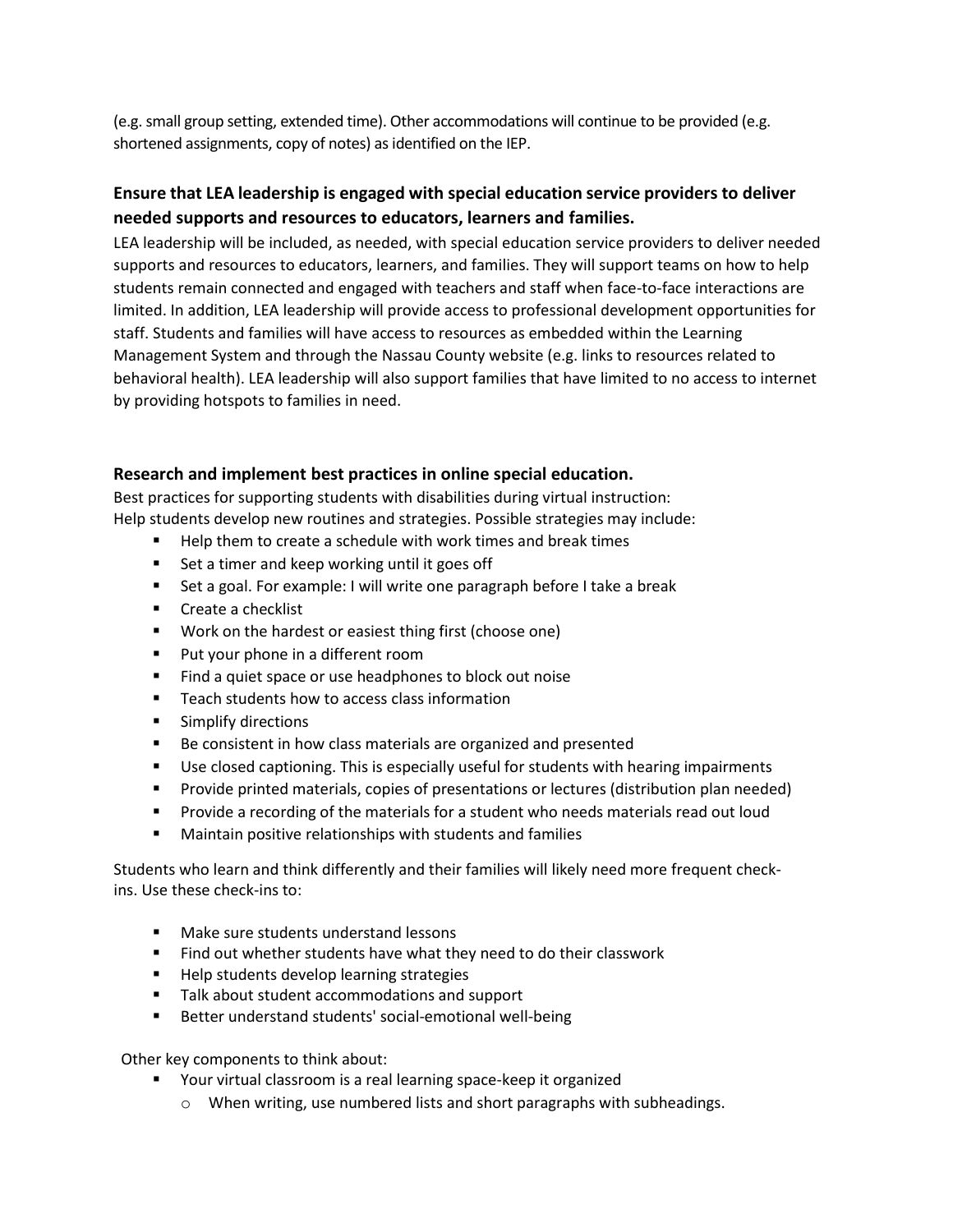- o Get rid of visual clutter. This includes hard-to-read fonts and unnecessary decorations or images. This is especially beneficial to students with visual impairments or attention deficit disorder
- Consider holding "learn your technology" days with your class to walk through commonuse cases, like submitting work or signing on to synchronous lessons
- Make an extra effort to be clear and concise in your directions and consider making a short daily video summarizing the day's objectives
- Chunk your lessons into smaller, digestible pieces
	- o Allow for brain breaks

.

- Annotate and interject to scaffold learning
	- visual scaffolding and help direct the users' attention to those aspects that are important in learning materials and help guide learners' cognitive processes,
	- strategically interject questions into an instructional video at key points to check for understanding
- Fight the isolation of remote learning by connecting with your students
	- $\circ$  Beyond morning meetings, you can adapt many face-to-face activities to work in virtual classrooms
	- o Use unstructured time to chat at the beginning of class
	- o Try "waiting room" feature to welcome kids to class one by one
	- $\circ$  Use breakout rooms to split students into small groups for relationship building exercises
	- o At the end of the day, ask students to reflect on their learning with discussion prompts or a closing activity like appreciation, apology, aha!
	- o Pose fun questions like "What's your favorite movie?" in your all-class video tool, or on digital whiteboards and have students share out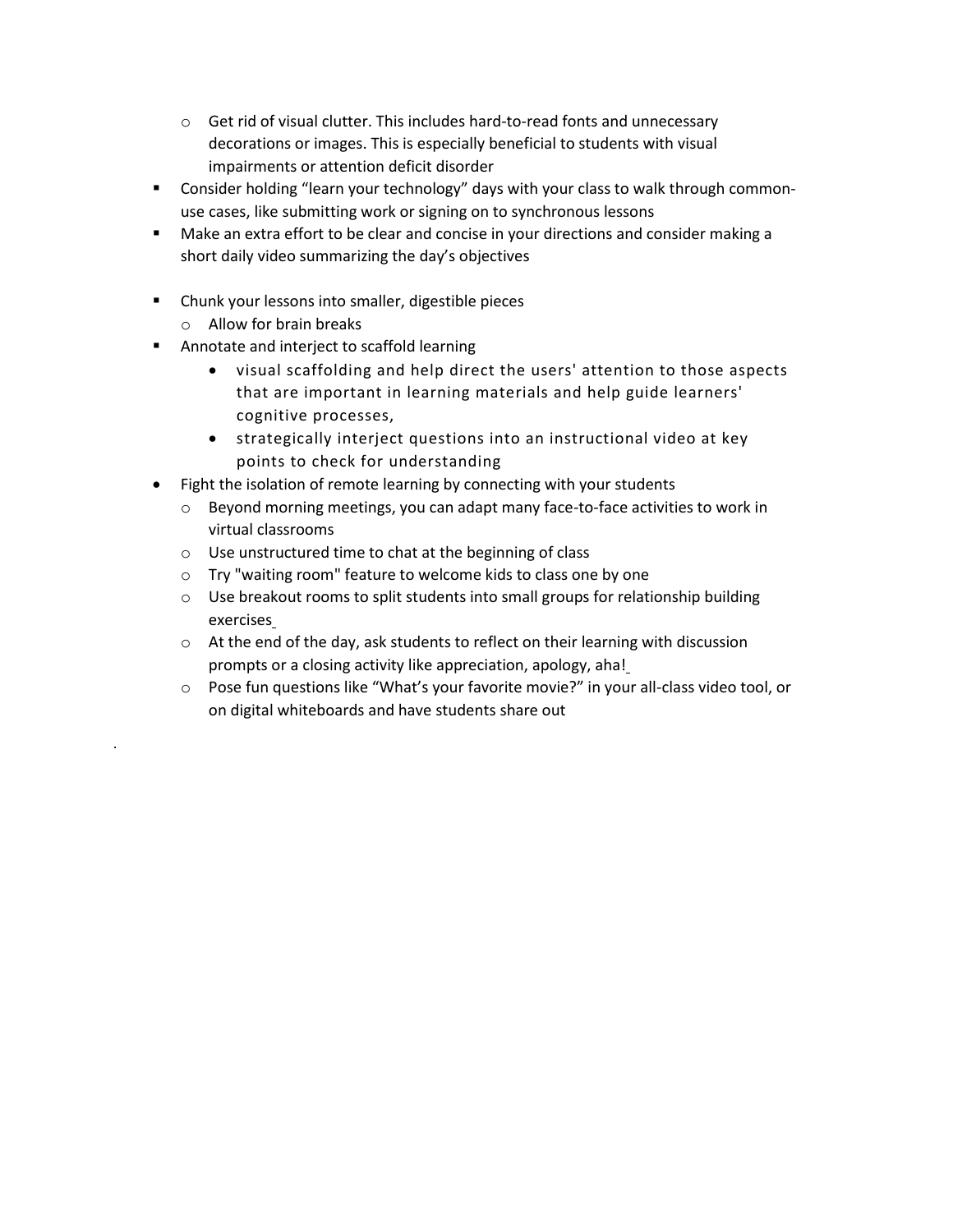# **OPERATIONS**

# Component 9: Continuation of School Operations

The language in the ICP should: Identify the facets of school operations that are impacted by extended school closures along with the essential personnel needed to support learning continuity through remote teaching and learning; Identify and communicate expectations of charter school or LEA staff related to schedules and work performance during school closures; Develop and communicate an execution plan to provide food services to students and families in need during school closures; Develop and execute a plan to provide special education services and accommodations to students in need during school closures; Conduct outreach to community organizations to provide comprehensive support to students and families during school closures.

**Identify the facets of school operations that are impacted by extended school closures along with the essential personnel needed to support learning continuity through remote teaching and learning.**

**Food & Nutrition Services** (FNS) essential personnel include key support staff to continue management of federal programs including business and finance operations, personnel management, school operations and facility management. Additional food service managers and employees would be necessary to facilitate curbside meal operations at each open school site.

**Facilities Department-** Maintenance is directly impacted by stagnated water due to no use, dry drains, and HVAC issues. Due to the lack of staff at the schools, maintenance issues (roof leaks, water leaks, etc). may not get reported in a timely manner. Personnel (electrician, HVAC, plumber & a general maintenance person) will be needed to ensure that everything is operating correctly for support staff that are on a campus. Grounds crews would be needed to ensure school grounds are cut and maintained.

## **Identify and communicate expectations of charter school or LEA staff related to schedules and work performance during school closures.**

**Food Service-** FNS office staff would be required to work daily to ensure program integrity and oversee operations maintained at each school site operating a federal school meals program. FNS managers and employees would be required to work as needed to set up and facilitate curbside meal service 2-4 days a week. FNS managers would need additional time each week for food ordering and inventory management. Training and standard operating procedures would be provided to all food service staff for curbside meal service during school closures. Work performance would include food handling and receiving, food preparation, packaging, delivery and cleaning of school kitchens.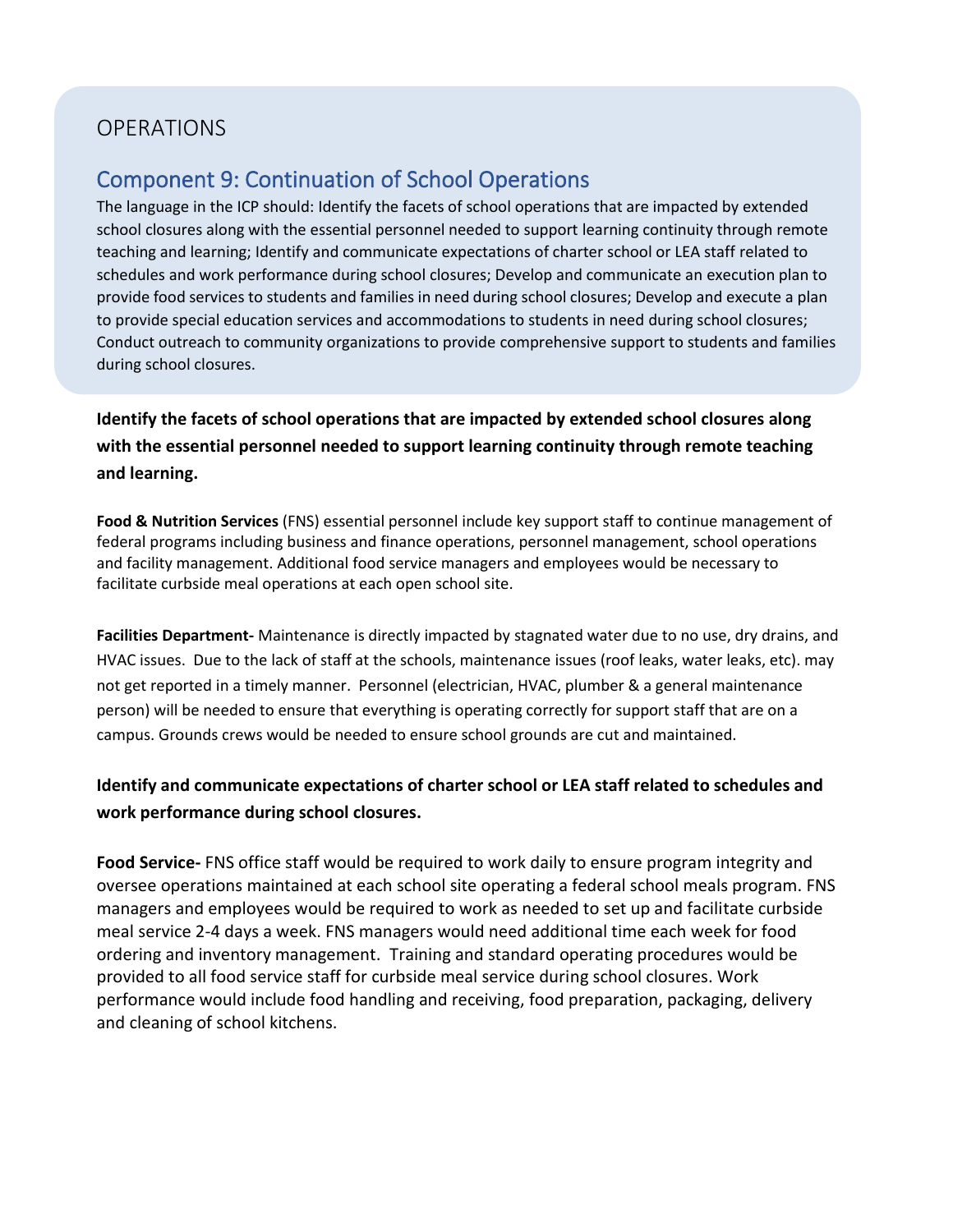## **Develop and communicate an execution plan to provide food services to students and families in need duringschool closures.**

**Food Service-** During school closures, the FNS department would request waivers through the USDA and Florida Department of Agriculture to administer the Summer Food Service Program in order to serve meals free to students receiving distance learning and families with children 18 years. Additional waivers and flexibilities would be requested to offer a curbside meal service for families to pick up breakfast and lunch meals for their children at a school site 1-3 times per week. Meal instructions and food safety information would be provided to families for safe meal preparation at home.

## **Develop and execute a plan to provide special education services and accommodations to students in needduring school closures.**

Students with an IEP or 504 Plan will have access to many accommodations that naturally occur in the virtual setting. Please see attachment *Accommodations for Virtual Instruction*. If certain needed accommodations are not able to be implemented in the online educational setting, the IEP/504 team will review the plan and discuss options on how to support the student's needs in the virtual environment. All related services will be delivered through teleservices or at the student's zoned/assigned school via walk-in services if facilities are safe and operable depending on the student's individual needs

Students with disabilities are a primary focus as school teams assess any potential impact related to school closures. IEP team members will immediately make connections with students and parents to collaborate on the student's needs. These conversations will be driven by reviewing data and considering any voiced concerns by parents, teachers, staff, medical/mental health professionals, or any other relevant team members. The necessary supports will be provided by the IEP/504 team members or via the tiered intervention process needed to help close achievement gaps, remediate skills, and to boost social emotional/behavioral health skills.

The Nassau County School District's (NCSD) learning options include an option to educate students with disabilities with the highest needs (i.e., student in a self-contained setting on access points or in a day treatment setting) in the traditional brick and mortar school pending facilities are safe and operable. It is also important to note that our district focuses on studentcentered approach to learning fostering independence and autonomy for all our students. Our classrooms are modeled to provide centers and learning environments to meet the students at their independent level while cultivating growth and exploration. As a way of our work, students also have the opportunity to advocate for themselves within this environment. In such a situation, teachers will initiate any tiered intervention, enrichment, or emotional support needed for our students to be successful.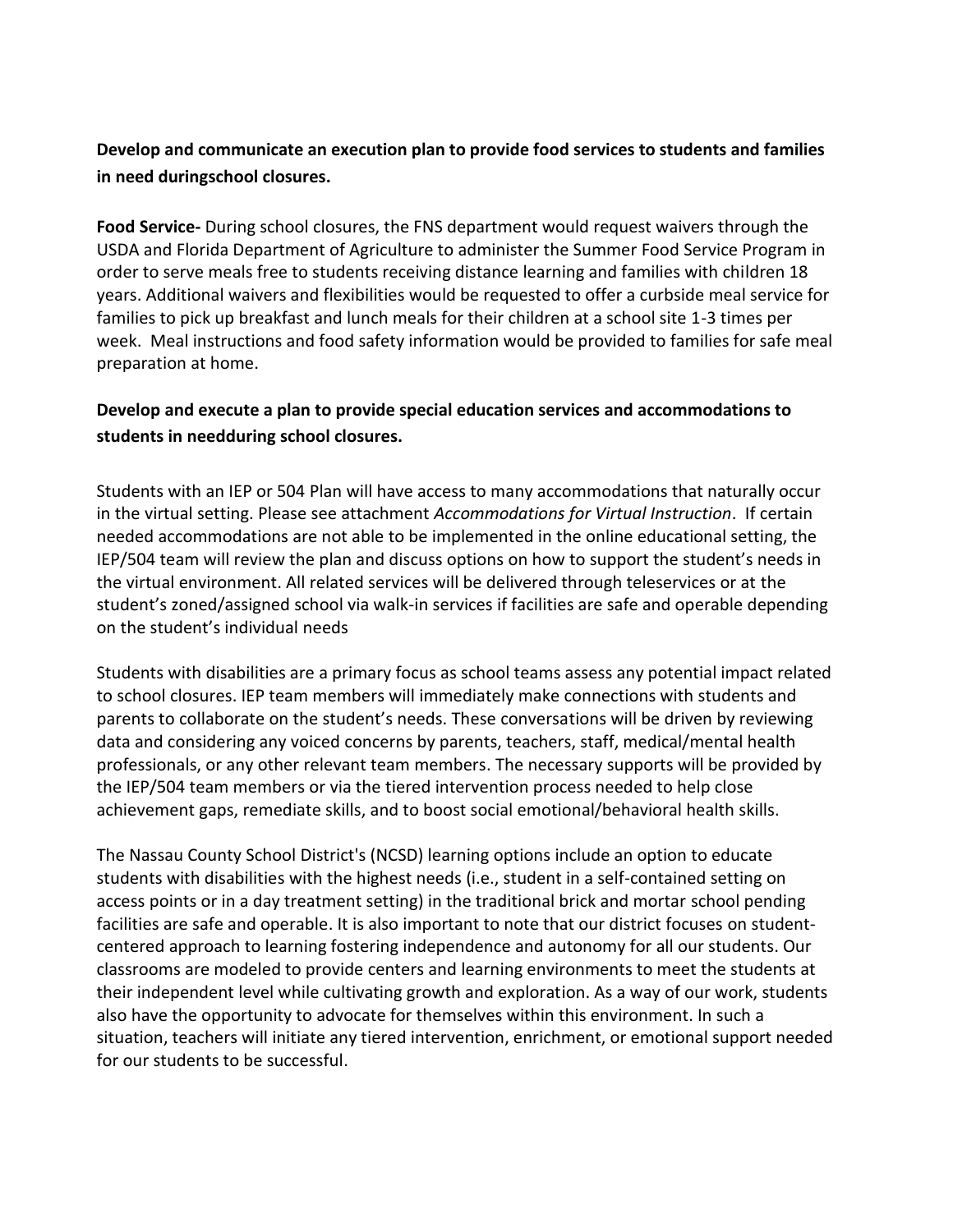**Food Service-** FNS department will work with school nurses and parents to accommodate any special dietary needs for students with appropriate medical documentation. Additionally, the FNS department would request necessary waivers and documentation from the USDA and Florida Department of Agriculture to accommodate any students without transportation to curbside meal services to allow for volunteer home deliveries with parent or guardian approval. Any necessary documentation will be maintained by the FNS department.

## **Conduct outreach to community organizations to provide comprehensive support to students and families duringschool closures.**

**Food Service**- FNS department works closely with the local health department and community food banks to communicate and partner with any needs or services related to health and nutrition for our students and families during school closures. Our office participates in regular meetings with the School Health Advisory Council (SHAC) as well as the Nassau County Health Improvement Coalition (NCHIC) to network and communicate with community organizations and identify services to assist students and families.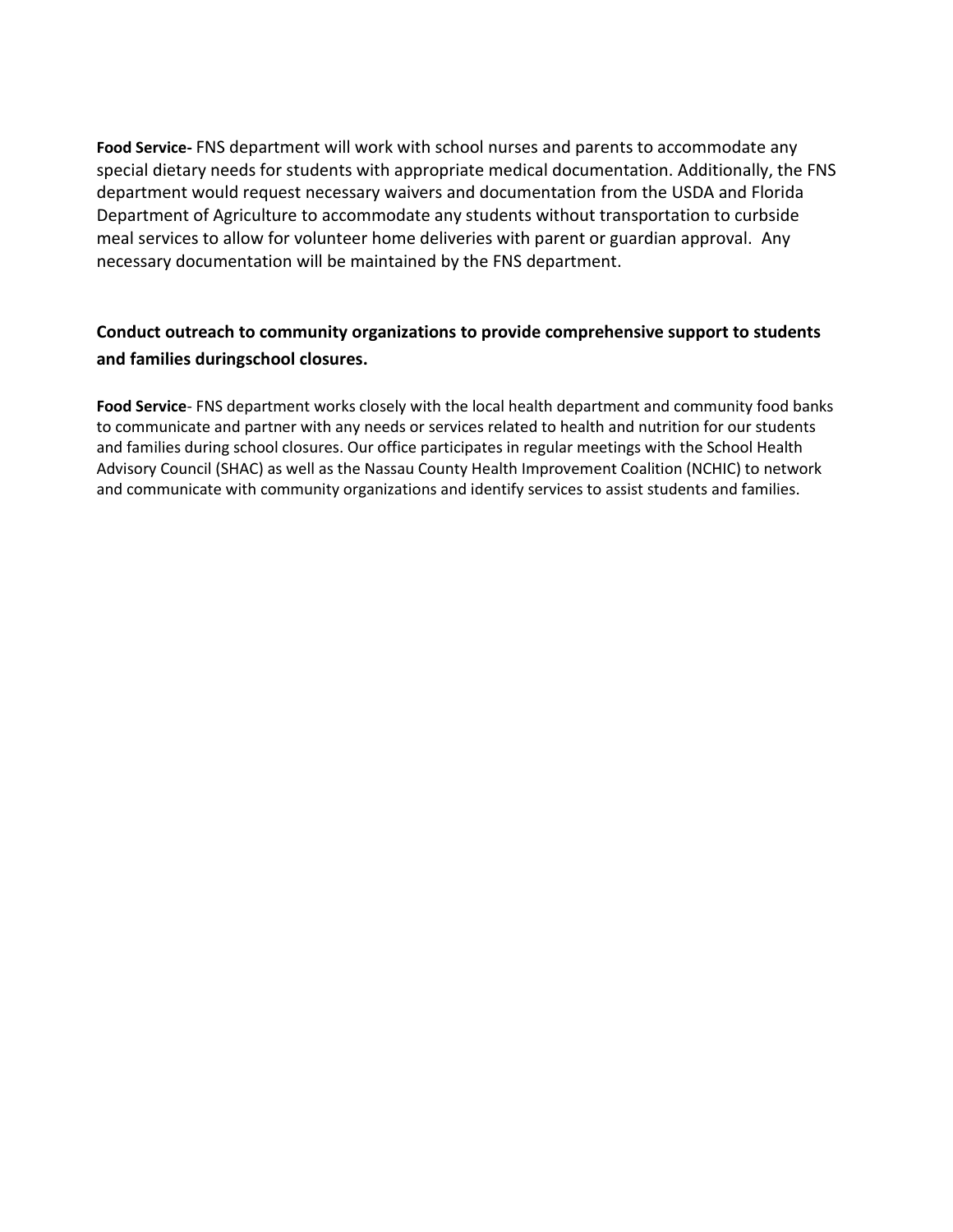# COMMUNICATIONS

# Component 10: Emergency and Ongoing Communications

The language in the ICP should: Identify stakeholder groups within the school community along with the appropriate communication channels for each group; Clarify roles and responsibilities of school personnel assigned to communicate with stakeholder groups; Define the scope of communications to be sent to stakeholders along with a schedule for such communications to ensure coordination; Publish guidance for stakeholders and ICPs on the charter school or LEA website leading up to and throughout the duration of extended school closures.

## **Identify stakeholder groups within the school community along with the appropriate communication channels foreach group.**

The stakeholder groups will be the Superintendent, Assistant Superintendent, Administrators, Teachers/Staff, and Parents/Students.

The Superintendent will contact the Assistant Superintendent and District Administrators through Remind, Email, or Teams Meetings. Administrators will contact Teachers/Staff and Parents/Students through Blackboard Robo Calls, Remind, Email, or Teams Meetings.